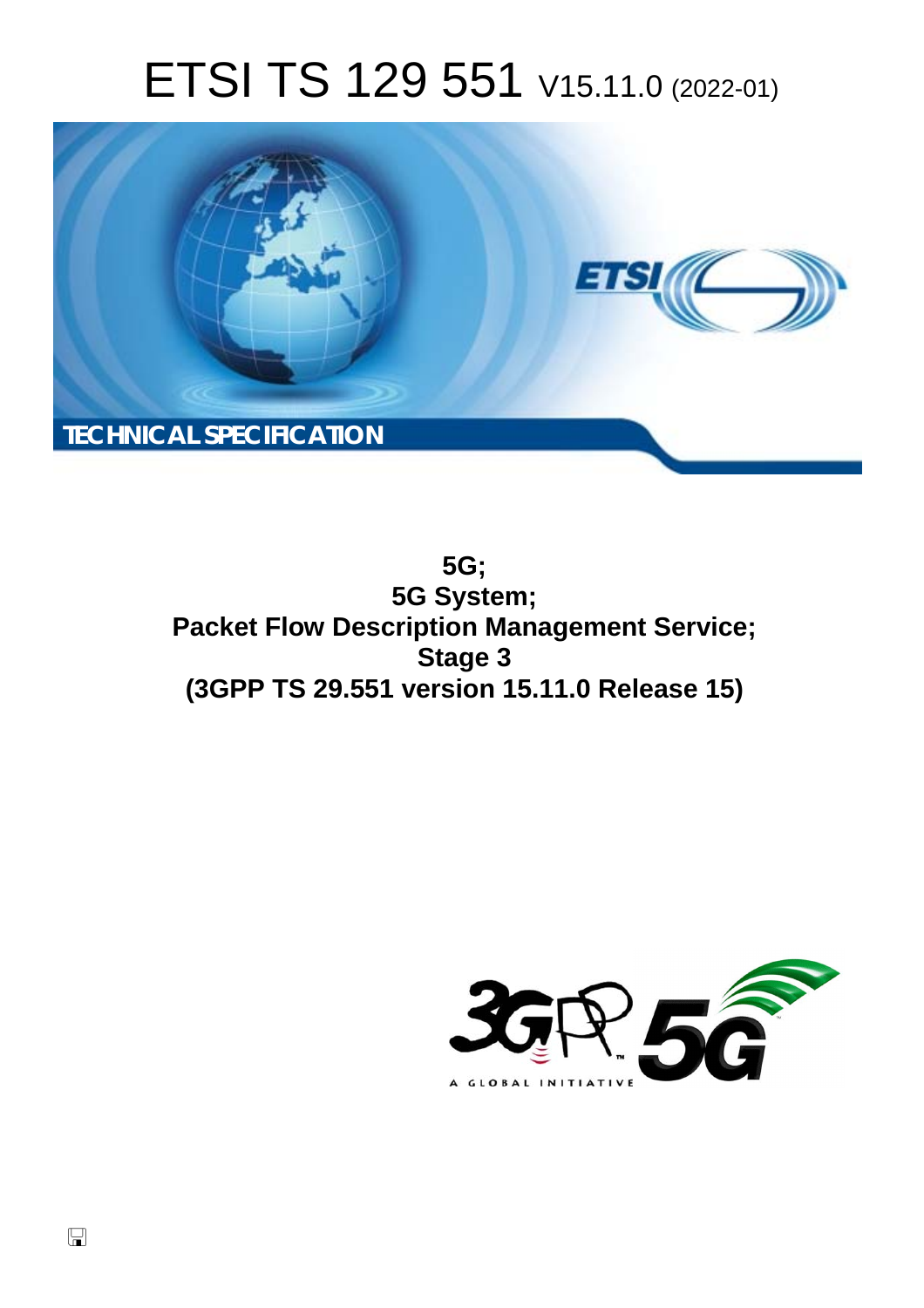Reference RTS/TSGC-0329551vfb0

Keywords

 $\overline{5G}$ 

#### *ETSI*

650 Route des Lucioles F-06921 Sophia Antipolis Cedex - FRANCE

Tel.: +33 4 92 94 42 00 Fax: +33 4 93 65 47 16

Siret N° 348 623 562 00017 - APE 7112B Association à but non lucratif enregistrée à la Sous-Préfecture de Grasse (06) N° w061004871

#### *Important notice*

The present document can be downloaded from: <http://www.etsi.org/standards-search>

The present document may be made available in electronic versions and/or in print. The content of any electronic and/or print versions of the present document shall not be modified without the prior written authorization of ETSI. In case of any existing or perceived difference in contents between such versions and/or in print, the prevailing version of an ETSI deliverable is the one made publicly available in PDF format at [www.etsi.org/deliver](http://www.etsi.org/deliver).

Users of the present document should be aware that the document may be subject to revision or change of status. Information on the current status of this and other ETSI documents is available at <https://portal.etsi.org/TB/ETSIDeliverableStatus.aspx>

If you find errors in the present document, please send your comment to one of the following services: <https://portal.etsi.org/People/CommiteeSupportStaff.aspx>

#### *Notice of disclaimer & limitation of liability*

The information provided in the present deliverable is directed solely to professionals who have the appropriate degree of experience to understand and interpret its content in accordance with generally accepted engineering or other professional standard and applicable regulations.

No recommendation as to products and services or vendors is made or should be implied.

No representation or warranty is made that this deliverable is technically accurate or sufficient or conforms to any law and/or governmental rule and/or regulation and further, no representation or warranty is made of merchantability or fitness for any particular purpose or against infringement of intellectual property rights.

In no event shall ETSI be held liable for loss of profits or any other incidental or consequential damages.

Any software contained in this deliverable is provided "AS IS" with no warranties, express or implied, including but not limited to, the warranties of merchantability, fitness for a particular purpose and non-infringement of intellectual property rights and ETSI shall not be held liable in any event for any damages whatsoever (including, without limitation, damages for loss of profits, business interruption, loss of information, or any other pecuniary loss) arising out of or related to the use of or inability to use the software.

#### *Copyright Notification*

No part may be reproduced or utilized in any form or by any means, electronic or mechanical, including photocopying and microfilm except as authorized by written permission of ETSI. The content of the PDF version shall not be modified without the written authorization of ETSI.

The copyright and the foregoing restriction extend to reproduction in all media.

© ETSI 2022. All rights reserved.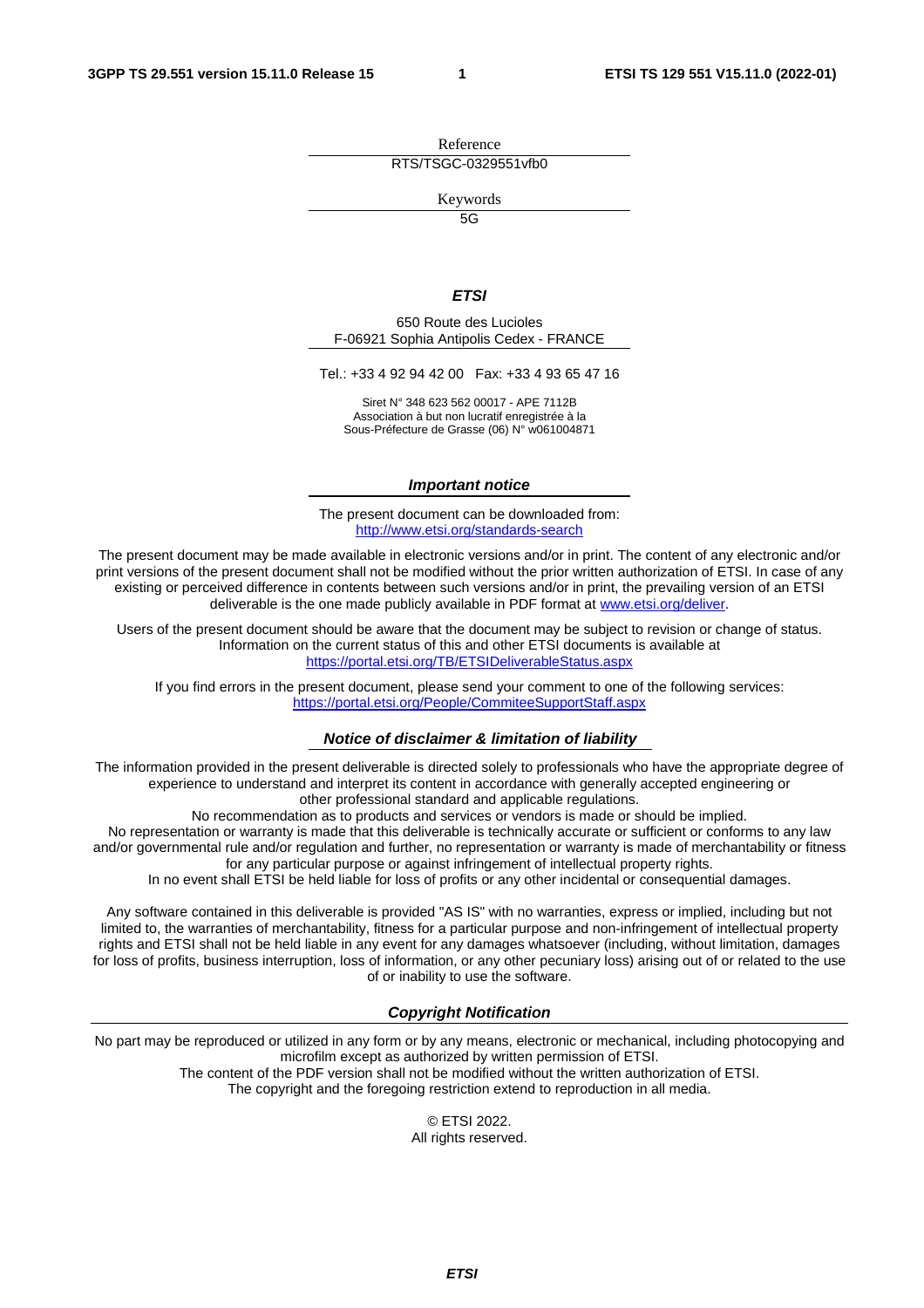# Intellectual Property Rights

#### Essential patents

IPRs essential or potentially essential to normative deliverables may have been declared to ETSI. The declarations pertaining to these essential IPRs, if any, are publicly available for **ETSI members and non-members**, and can be found in ETSI SR 000 314: *"Intellectual Property Rights (IPRs); Essential, or potentially Essential, IPRs notified to ETSI in respect of ETSI standards"*, which is available from the ETSI Secretariat. Latest updates are available on the ETSI Web server ([https://ipr.etsi.org/\)](https://ipr.etsi.org/).

Pursuant to the ETSI Directives including the ETSI IPR Policy, no investigation regarding the essentiality of IPRs, including IPR searches, has been carried out by ETSI. No guarantee can be given as to the existence of other IPRs not referenced in ETSI SR 000 314 (or the updates on the ETSI Web server) which are, or may be, or may become, essential to the present document.

#### **Trademarks**

The present document may include trademarks and/or tradenames which are asserted and/or registered by their owners. ETSI claims no ownership of these except for any which are indicated as being the property of ETSI, and conveys no right to use or reproduce any trademark and/or tradename. Mention of those trademarks in the present document does not constitute an endorsement by ETSI of products, services or organizations associated with those trademarks.

**DECT™**, **PLUGTESTS™**, **UMTS™** and the ETSI logo are trademarks of ETSI registered for the benefit of its Members. **3GPP™** and **LTE™** are trademarks of ETSI registered for the benefit of its Members and of the 3GPP Organizational Partners. **oneM2M™** logo is a trademark of ETSI registered for the benefit of its Members and of the oneM2M Partners. **GSM**® and the GSM logo are trademarks registered and owned by the GSM Association.

# Legal Notice

This Technical Specification (TS) has been produced by ETSI 3rd Generation Partnership Project (3GPP).

The present document may refer to technical specifications or reports using their 3GPP identities. These shall be interpreted as being references to the corresponding ETSI deliverables.

The cross reference between 3GPP and ETSI identities can be found under<http://webapp.etsi.org/key/queryform.asp>.

### Modal verbs terminology

In the present document "**shall**", "**shall not**", "**should**", "**should not**", "**may**", "**need not**", "**will**", "**will not**", "**can**" and "**cannot**" are to be interpreted as described in clause 3.2 of the [ETSI Drafting Rules](https://portal.etsi.org/Services/editHelp!/Howtostart/ETSIDraftingRules.aspx) (Verbal forms for the expression of provisions).

"**must**" and "**must not**" are **NOT** allowed in ETSI deliverables except when used in direct citation.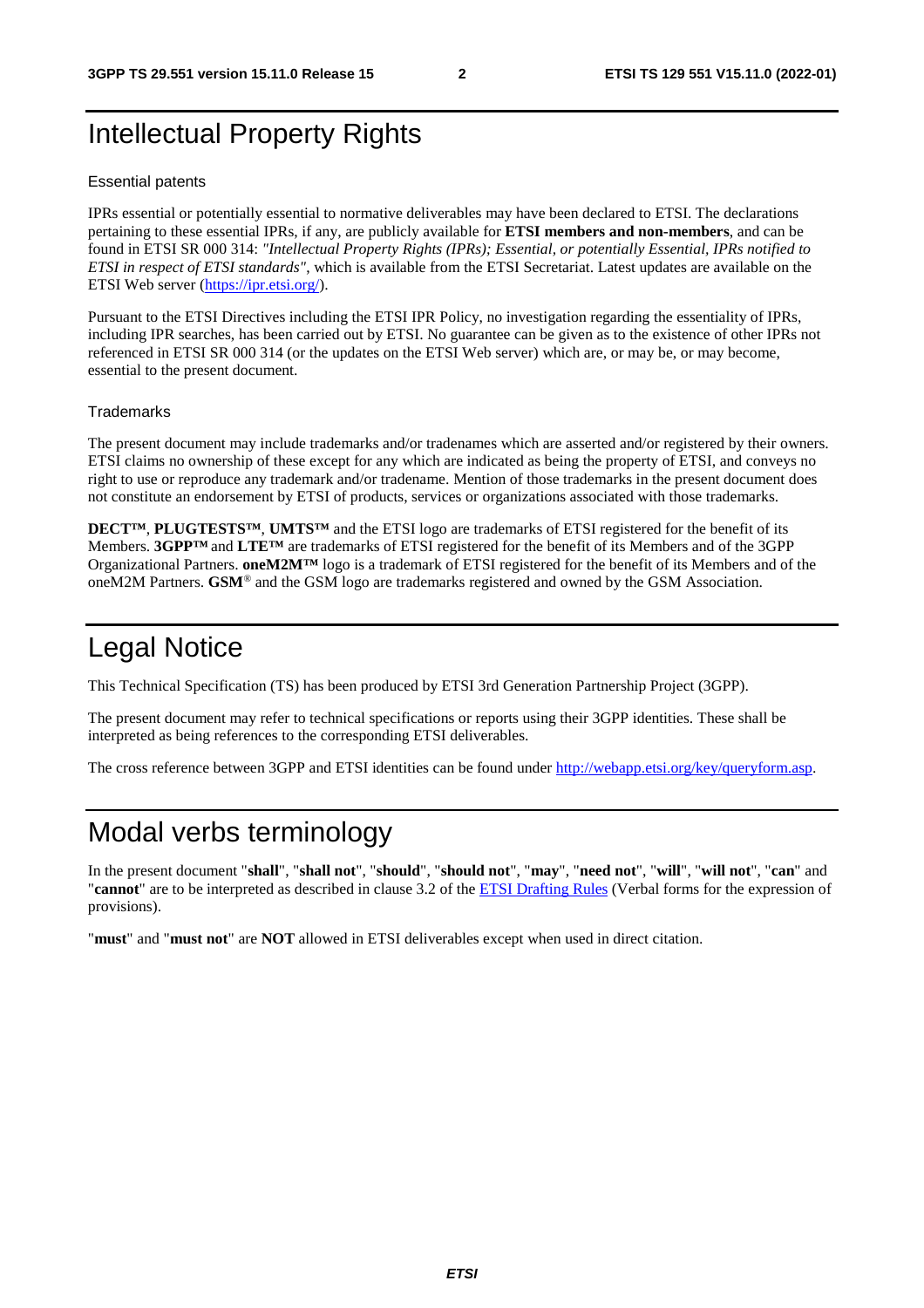$\mathbf{3}$ 

# Contents

| 1          |                |  |
|------------|----------------|--|
| 2          |                |  |
| 3          |                |  |
| 3.1<br>3.2 |                |  |
| 4          |                |  |
| 4.1        |                |  |
| 4.1.1      |                |  |
| 4.1.2      |                |  |
| 4.1.3      |                |  |
| 4.1.3.1    |                |  |
| 4.1.3.2    |                |  |
| 4.2        |                |  |
|            |                |  |
| 4.2.1      |                |  |
| 4.2.2      |                |  |
| 4.2.2.1    |                |  |
| 4.2.2.2    |                |  |
| 4.2.3      |                |  |
| 4.2.3.1    |                |  |
| 4.2.3.2    |                |  |
| 4.2.4      |                |  |
| 4.2.4.1    |                |  |
| 4.2.4.2    |                |  |
| 4.2.5      |                |  |
| 4.2.5.1    |                |  |
| 4.2.5.2    |                |  |
| 5          |                |  |
| 5.1        |                |  |
| 5.2        |                |  |
| 5.2.1      | <b>General</b> |  |
| 5.2.2      |                |  |
| 5.2.2.1    |                |  |
| 5.2.2.2    |                |  |
| 5.2.3      |                |  |
| 5.3        |                |  |
| 5.3.1      |                |  |
| 5.3.2      |                |  |
| 5.3.2.1    |                |  |
| 5.3.2.2    |                |  |
| 5.3.2.3    |                |  |
|            |                |  |
| 5.3.2.3.1  |                |  |
| 5.3.2.4    |                |  |
| 5.3.3      |                |  |
| 5.3.3.1    |                |  |
| 5.3.3.2    |                |  |
| 5.3.3.3    |                |  |
| 5.3.3.3.1  |                |  |
| 5.3.3.4    |                |  |
| 5.3.4      |                |  |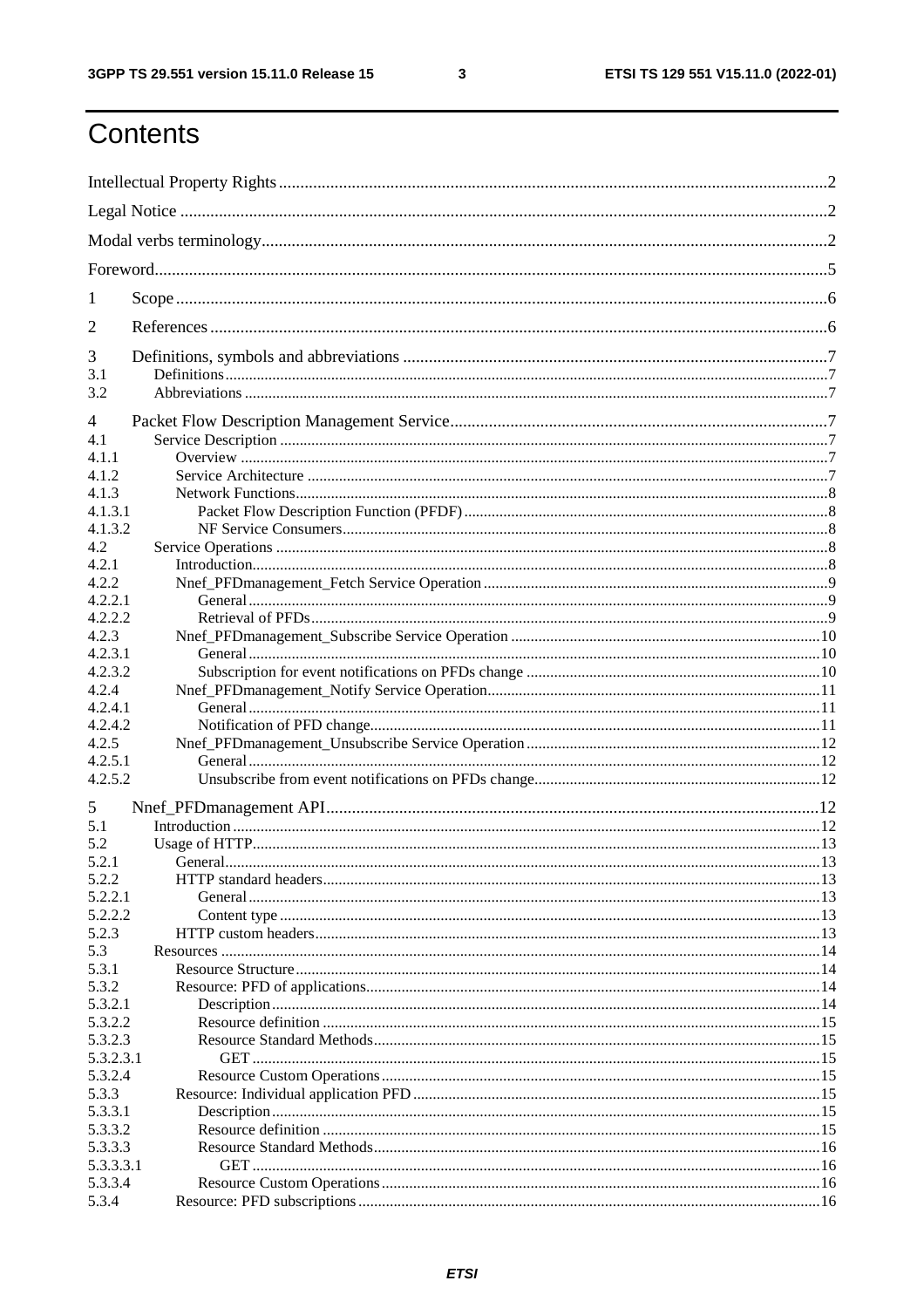#### $\overline{\mathbf{4}}$

| 5.3.4.1   |                               |  |
|-----------|-------------------------------|--|
| 5.3.4.2   |                               |  |
| 5.3.4.3   |                               |  |
| 5.3.4.3.1 |                               |  |
| 5.3.4.4   |                               |  |
| 5.3.5     |                               |  |
| 5.3.5.1   |                               |  |
| 5.3.5.2   |                               |  |
| 5.3.5.3   |                               |  |
| 5.3.5.3.1 |                               |  |
| 5.3.5.4   |                               |  |
| 5.4       |                               |  |
| 5.5       |                               |  |
| 5.5.1     |                               |  |
| 5.5.2     |                               |  |
| 5.5.2.1   |                               |  |
| 5.5.2.2   |                               |  |
| 5.5.2.3   |                               |  |
| 5.5.2.3.1 |                               |  |
| 5.6       |                               |  |
| 5.6.1     |                               |  |
| 5.6.2     |                               |  |
| 5.6.2.1   |                               |  |
| 5.6.2.2   |                               |  |
| 5.6.2.3   |                               |  |
| 5.6.2.4   |                               |  |
| 5.6.2.5   |                               |  |
| 5.6.2.6   |                               |  |
| 5.6.3     |                               |  |
| 5.6.3.1   |                               |  |
| 5.6.3.2   |                               |  |
| 5.7       |                               |  |
| 5.7.1     |                               |  |
| 5.7.2     |                               |  |
| 5.7.3     |                               |  |
| 5.8       |                               |  |
| 5.9       |                               |  |
|           | <b>Annex A (normative):</b>   |  |
| A.1       |                               |  |
| A.2       |                               |  |
|           | <b>Annex B</b> (informative): |  |
|           |                               |  |
|           |                               |  |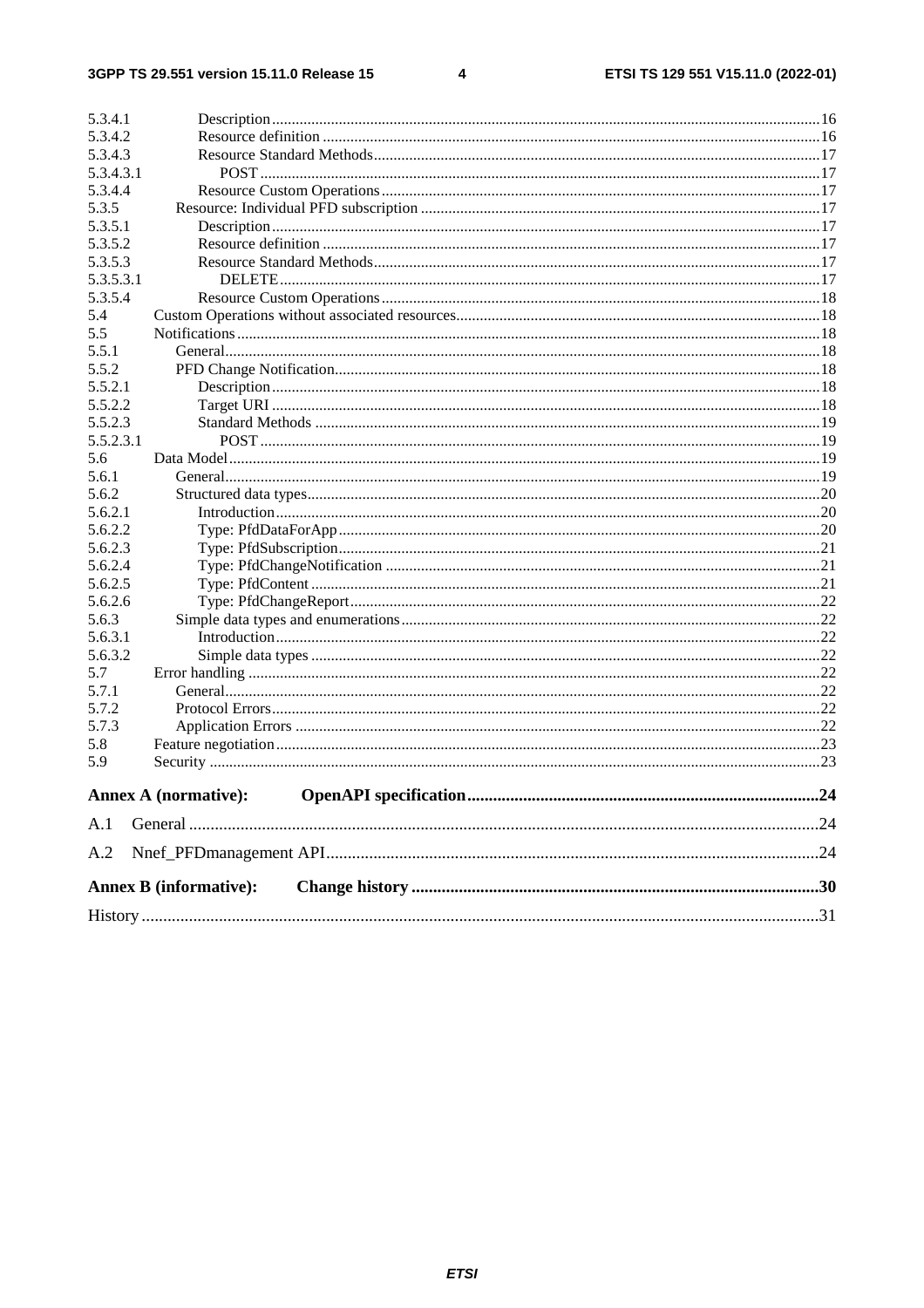# Foreword

This Technical Specification has been produced by the 3rd Generation Partnership Project (3GPP).

The contents of the present document are subject to continuing work within the TSG and may change following formal TSG approval. Should the TSG modify the contents of the present document, it will be re-released by the TSG with an identifying change of release date and an increase in version number as follows:

Version x.y.z

where:

- x the first digit:
	- 1 presented to TSG for information;
	- 2 presented to TSG for approval;
	- 3 or greater indicates TSG approved document under change control.
- y the second digit is incremented for all changes of substance, i.e. technical enhancements, corrections, updates, etc.
- z the third digit is incremented when editorial only changes have been incorporated in the document.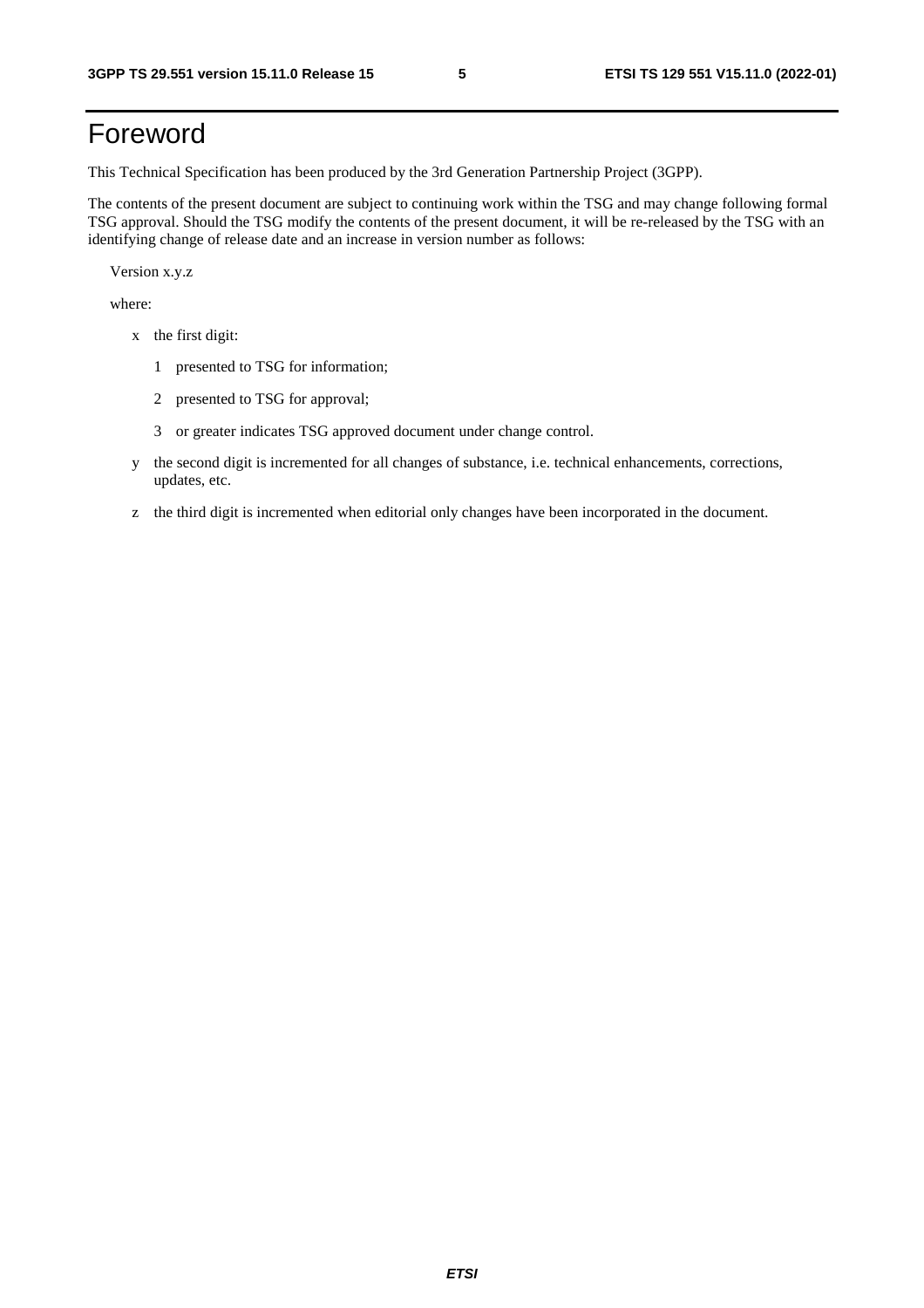# 1 Scope

The present document provides the stage 3 specification of the PFD Management Service of 5G system.

The stage 2 definition and related procedures of the PFD Management Service are contained in 3GPP TS 23.502 [3] and 3GPP TS 23.503 [4]. The 5G System Architecture is defined in 3GPP TS 23.501 [2].

The Technical Realization of the Service Based Architecture and the Principles and Guidelines for Services Definition of the 5G System are specified in 3GPP TS 29.500 [5] and 3GPP TS 29.501 [6].

The Packet Flow Description Function (PFDF) provides the PFD Management Service to the NF consumers (i.e. Session Management Function). The PFDF is functionality within the NEF.

### 2 References

The following documents contain provisions which, through reference in this text, constitute provisions of the present document.

- References are either specific (identified by date of publication, edition number, version number, etc.) or non-specific.
- For a specific reference, subsequent revisions do not apply.
- For a non-specific reference, the latest version applies. In the case of a reference to a 3GPP document (including a GSM document), a non-specific reference implicitly refers to the latest version of that document *in the same Release as the present document*.
- [1] 3GPP TR 21.905: "Vocabulary for 3GPP Specifications".
- [2] 3GPP TS 23.501: "System Architecture for the 5G System; Stage 2".
- [3] 3GPP TS 23.502: "Procedures for the 5G System; Stage 2".
- [4] 3GPP TS 23.503: "Policy and Charging Control Framework for the 5G System; Stage 2".
- [5] 3GPP TS 29.500: "5G System; Technical Realization of Service Based Architecture; Stage 3".
- [6] 3GPP TS 29.501: "5G System; Principles and Guidelines for Services Definition; Stage 3".
- [7] IETF RFC 7540: "Hypertext Transfer Protocol Version 2 (HTTP/2)".
- [8] IETF RFC 8259: "The JavaScript Object Notation (JSON) Data Interchange Format".
- [9] OpenAPI: "OpenAPI 3.0.0 Specification", [https://github.com/OAI/OpenAPI](https://github.com/OAI/OpenAPI-Specification/blob/master/versions/3.0.0.md)-[Specification/blob/master/versions/3.0.0.md](https://github.com/OAI/OpenAPI-Specification/blob/master/versions/3.0.0.md).
- [10] 3GPP TS 29.571: "5G System; Common Data Types for Service Based Interfaces Stage 3".
- [11] 3GPP TS 29.122: "T8 reference point for Northbound APIs".
- [12] 3GPP TS 29.251: "Gw and Gwn reference points for sponsored data connectivity".
- [13] 3GPP TS 29.510: "5G System; Network Function Repository Services; Stage 3".
- [14] 3GPP TS 33.501: "Security architecture and procedures for 5G system".
- [15] IETF RFC 6749: "The OAuth 2.0 Authorization Framework".
- [16] IETF RFC 7807: "Problem Details for HTTP APIs".
- [17] 3GPP TR 21.900: "Technical Specification Group working methods".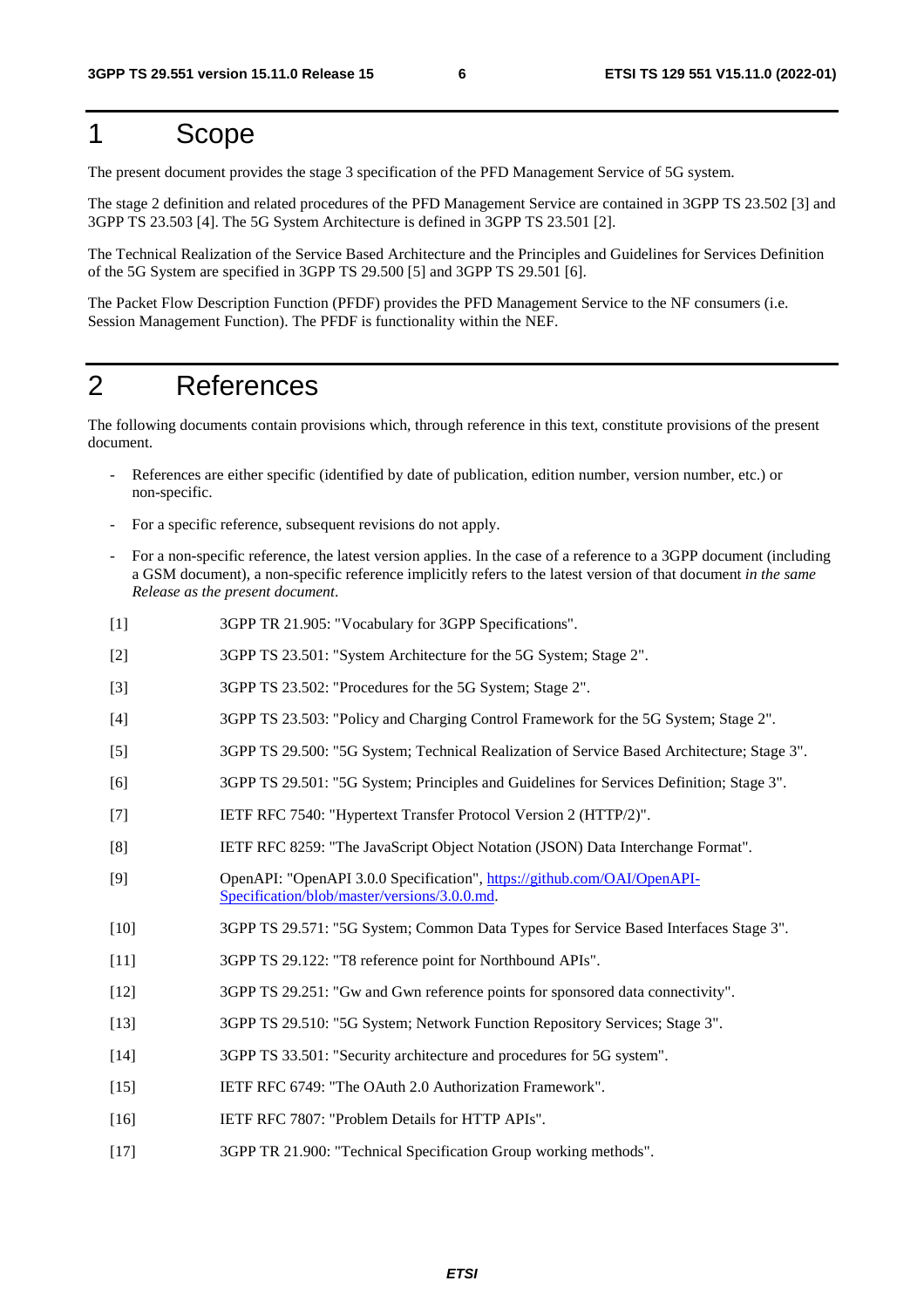# 3 Definitions, symbols and abbreviations

### 3.1 Definitions

For the purposes of the present document, the terms and definitions given in 3GPP TR 21.905 [1] and the following apply. A term defined in the present document takes precedence over the definition of the same term, if any, in 3GPP TR 21.905 [1].

### 3.2 Abbreviations

For the purposes of the present document, the abbreviations given in 3GPP TR 21.905 [1] and the following apply. An abbreviation defined in the present document takes precedence over the definition of the same abbreviation, if any, in 3GPP TR 21.905 [1].

| <b>JSON</b> | JavaScript Object Notation         |
|-------------|------------------------------------|
| <b>NEF</b>  | <b>Network Exposure Function</b>   |
| <b>NRF</b>  | <b>Network Repository Function</b> |
| <b>PFD</b>  | Packet Flow Description            |
| <b>PFDF</b> | Packet Flow Description Function   |
| <b>SBI</b>  | Service Based Interface            |
| <b>SMF</b>  | <b>Session Management Function</b> |

# 4 Packet Flow Description Management Service

### 4.1 Service Description

### 4.1.1 Overview

The PFD Management Service, as defined as defined in 3GPP TS 23.501 [2], 3GPP TS 23.502 [3] and 3GPP TS 23.503 [4], is provided by the Packet Flow Description Function (PFDF).

The only known NF Service Consumer is the SMF.

This service:

- allows an SMF to subscribe to and unsubscribe from PFD changes;
- notifies an SMF about the changed PFDs; and
- allows an SMF to retrieve PFDs.

### 4.1.2 Service Architecture

The 5G System Architecture is defined in 3GPP TS 23.501 [2]. The Policy and Charging related 5G architecture is also described in 3GPP TS 23.503 [4].

The PFD Management Service is provided by the PFDF to the SMF and shown in the SBI representation model in Figure 4.1.2-1. PFDF is functionality within NEF.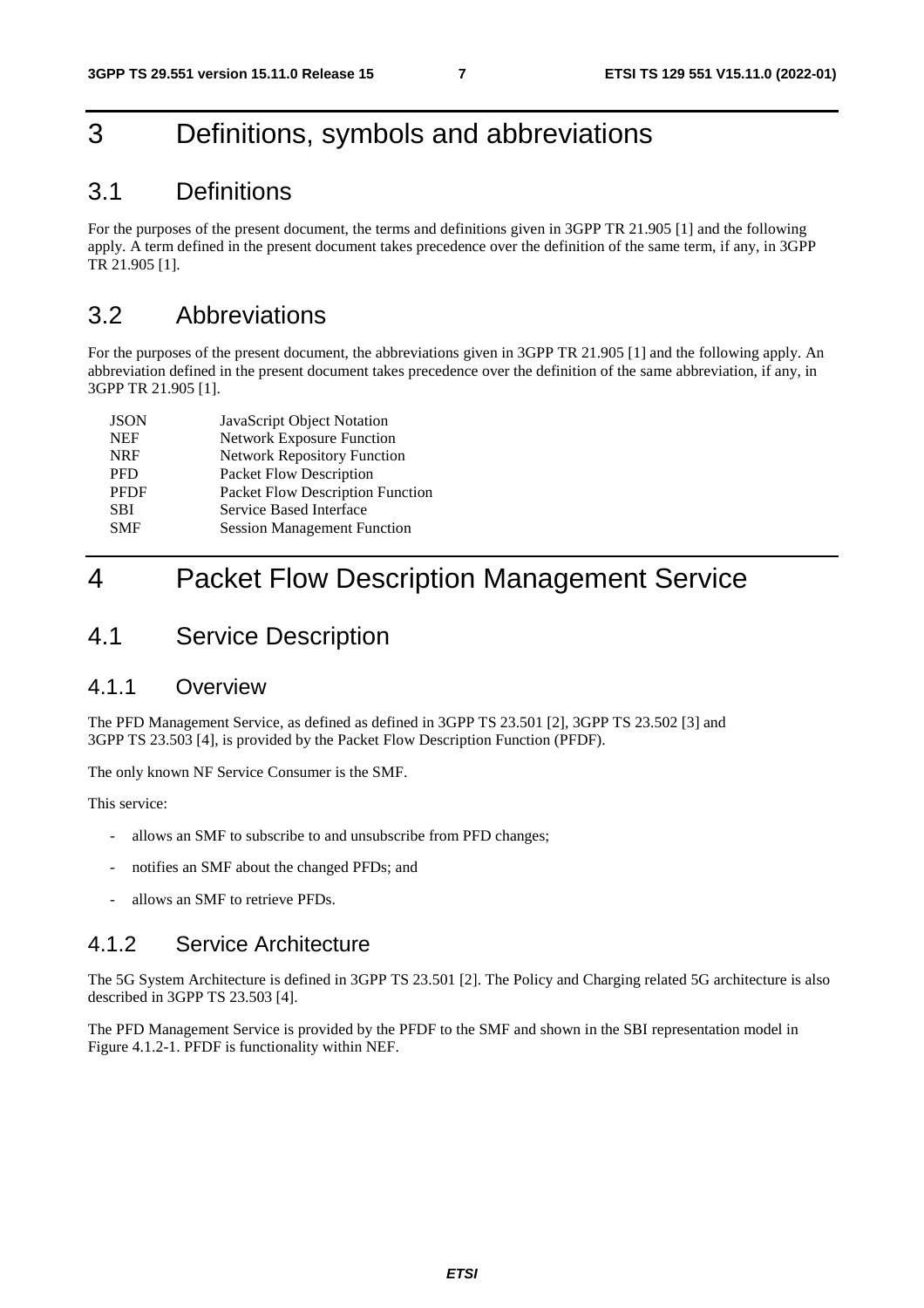

#### **Figure 4.1.2-1: Reference Architecture for the Nnef\_PFDmanagement Service; SBI representation**



#### **Figure 4.1.2-2: Reference Architecture for the Nnef\_PFDmanagement Service; reference point representation**

### 4.1.3 Network Functions

#### 4.1.3.1 Packet Flow Description Function (PFDF)

The Packet Flow Description Function (PFDF):

- provides PFDs associated with one or more Application Identifiers; and
- allows NF consumers to subscribe to and unsubscribe from the notification of changes of PFDs for Application Identifier.

### 4.1.3.2 NF Service Consumers

The SMF shall support:

- requesting and receiving the PFD(s) for one or more Application Identifiers.

### 4.2 Service Operations

### 4.2.1 Introduction

Service operations defined for the Nnef\_PFDmanagement Service are shown in table 4.2.1-1.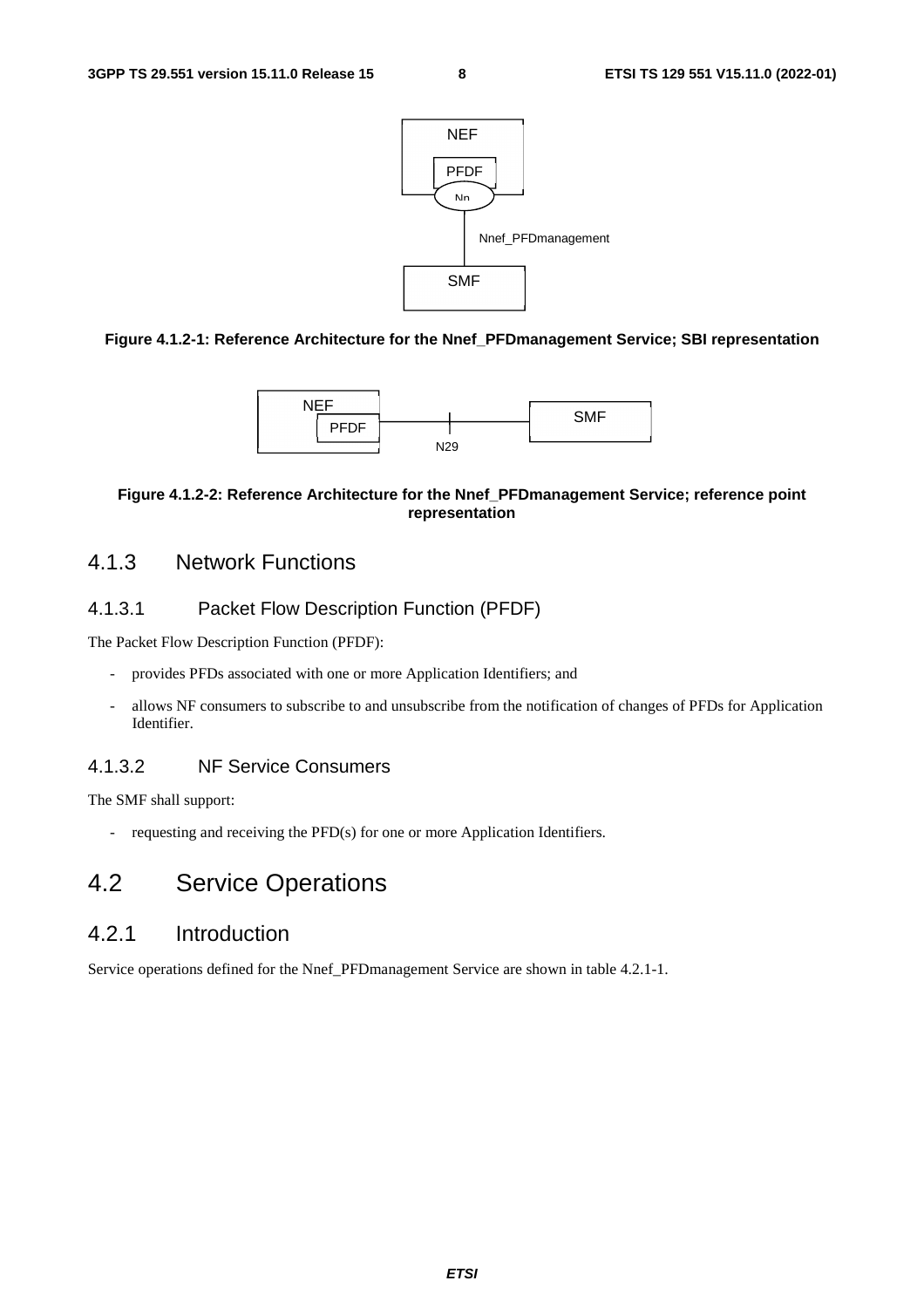| <b>Service Operation Name</b>  | <b>Description</b>                           | Initiated by |
|--------------------------------|----------------------------------------------|--------------|
| Nnef_PFDmanagement_Fetch       | Provides the PFDs for application            | <b>SMF</b>   |
|                                | identifier(s) to the NF service consumer.    |              |
| Nnef_PFDmanagement_Subscribe   | Allows NF service consumers to subscribe     | <b>SMF</b>   |
|                                | the notification of events when the PFDs for |              |
|                                | application identifier change.               |              |
| Nnef_PFDmanagement_Notify      | Notifies NF service consumer to update       | <b>PFDF</b>  |
|                                | and/or delete the PFDs for application       |              |
|                                | identifier(s).                               |              |
| Nnef_PFDmanagement_Unsubscribe | Allows NF service consumers to               | <b>SMF</b>   |
|                                | unsubscribe the notification of events.      |              |

**Table 4.2.1-1: Nnef\_PFDmanagement Service Operations**

### 4.2.2 Nnef PFDmanagement Fetch Service Operation

#### 4.2.2.1 General

The Nnef PFDmanagement Fetch service operation provides a means for the NF service consumer to retrieve the PFDs for one or more application identifier(s).

The following procedures using the Nnef\_PFDmanagement\_Fetch service operation are supported:

Retrieval of PFDs.

#### 4.2.2.2 Retrieval of PFDs

This procedure as shown in Figure 4.2.2.2-1 is used to retrieve PFDs for an application identifier from the PFDF. This procedure enables the NF service consumer to retrieve PFDs for an Application Identifier(s) from the PFDF when:

- a PCC rule with this application identifier is provided/activated by the PCF and the PFDs provided by the PFDF are not available at the NF service consumer; or
- the caching timer for an application identifier elapses and a PCC rule for this application identifier is still active.

When the SMF removes the last PCC rule that refers to the corresponding application identifier, or when the caching timer expires and no PCC rule refers to the application identifier, the SMF may remove the PFD(s) related with the application identifier.

The PFDs retrieved from PFDF take precedence over any PFDs pre-configured in the SMF. If all PFDs retrieved from the PFDF are removed for an application identifier, the pre-configured PFDs shall be applied again for the application identifier.

The PFDF may provide caching time value together with the PFDs for an application identifier. The caching time value retrieved from the PFDF takes precedence over the default caching time value configured in the NF service consumer. If no caching time value is received from the PFDF, the configured default caching time value shall be applied.

- NOTE 1: The NF service consumer(s) and the PFDF(s) within an operator network are configured with the same default caching time value to be applied for all application identifiers.
- NOTE 2: The configuration of a caching time value per application identifier in the PFDF is based on the SLA between the operator and the ASP.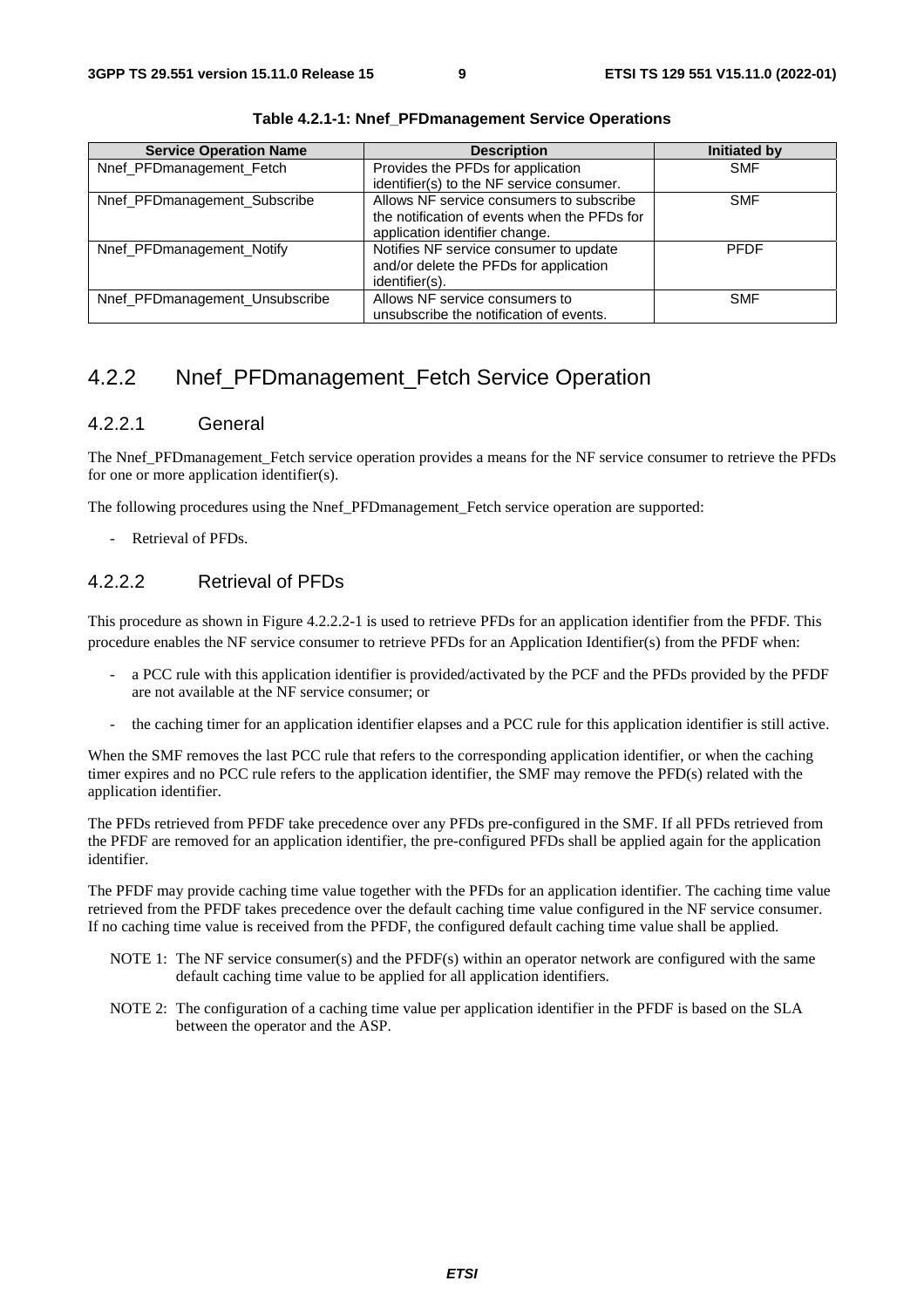

**Figure 4.2.2.2-1: Retrieval of PFDs** 

- 1. The NF service consumer (i.e. SMF) shall send a GET request to the resource representing the PFD for application identifier(s) to be required:
	- for PFD of individual application identifier, the request URI shall include "{apiRoot}/nnef-pfdmanagement/v1/applications/{appId}" (as shown in figure 4.2.2.2-1, step 1a); and
	- for PFD of a collection of application identifiers, the request URI shall include "{apiRoot}/nnef-pfdmanagement/v1/applications" (as shown in figure 4.2.2.2-1, step 1b) with query parameters indicating the requested application identifier(s).
- 2. On success, "200 OK" shall be returned; the payload body of GET response shall contain a representation of "Individual application PFD" resource or "PFD of applications" resource for the requested application identifier(s). The NF service consumer shall replace the stored PFD(s) retrieved from the PFDF with the new received PFD(s) for the requested application identifier(s). If the resource of one or more requested application identifier(s) is not provided in the response, the NF service consumer shall remove the PFD(s) of the requested application identifier(s) which is not included in the response and re-apply the pre-configured PFDs.

On failure, one of the HTTP status code listed in table 5.3.2.3.1-3 or table 5.3.3.3.1-3 shall be returned. For "404 Not Found", the NF service consumer shall remove the PFD(s) of the requested application identifier(s) in the NF service consumer and re-apply the pre-configured PFDs.

### 4.2.3 Nnef\_PFDmanagement\_Subscribe Service Operation

#### 4.2.3.1 General

The Nnef PFDmanagement Subscribe service operation enables NF service consumer to subscribe the notification of events when the PFDs for application identifier change.

#### 4.2.3.2 Subscription for event notifications on PFDs change

This procedure as shown in Figure 4.2.3.2-1 is used to subscribe the notification of events when the PFDs for application identifier change.



**Figure 4.2.3.2-1: Creation of a subscription**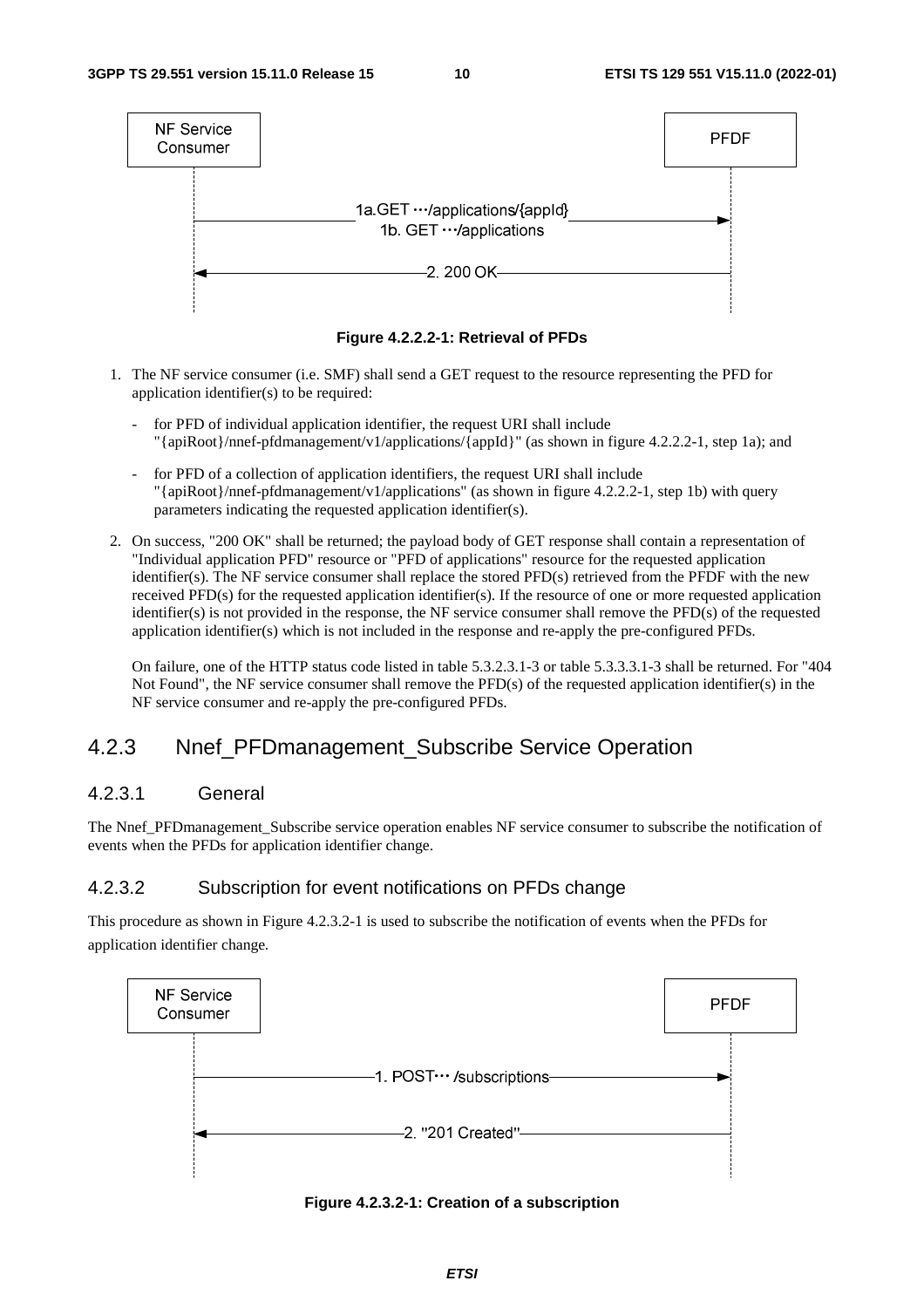- 1. The NF service consumer (i.e. SMF) shall send a POST request to the request URI representing the PFD subscriptions resource "{apiRoot}/nnef-pfdmanagement/v1/subscriptions". The NF service consumer shall include the PfdSubscription data type in the request payload body. Within the PfdSubscription data type, the NF service consumer shall include:
	- an URI where to receive the requested notifications as "notifyUri" attribute;

may include:

- subscribed application identifier(s) within the "applicationIds" attribute.
- 2. If the request is accepted, the PFDF shall:
	- create a new subscription;
	- assign an subscriptionId;
	- store the subscription; and
	- send the response with "201 Created". The payload body shall contain a representation of the created subscription, and the Location header shall contain the URI of the created subscription "{apiRoot}/nnefpfdmanagement/v1/subscriptions/{subscriptionId}".

Otherwise, one of the HTTP status code listed in table 5.3.4.3.1-3 shall be returned.

NOTE: The PFDs that have been provisioned to the PFDF before the NF service consumer performs the subscription are not notified to the NF service consumer as a result of this subscription, but the NF service consumer can retrieve them before performing the subscription by invoking Nnef PFDmanagement Fetch Service Operation.

#### 4.2.4 Nnef\_PFDmanagement\_Notify Service Operation

#### 4.2.4.1 General

The Nnef\_PFDmanagement\_Notify service operation notifies the NF service consumer to update and/or delete the PFDs for application identifier(s).

The following procedures using the Nnef\_PFDmanagement\_Notify service operation are supported:

- Management of PFDs.

### 4.2.4.2 Notification of PFD change



**Figure 4.2.4.2-1: Notification of PFD change** 

- 1. The PFDF shall send a POST request to the NF service consumer (i.e. SMF) using the notifyUri provided during creation of the subscription resource as specified in subclause 5.6.2.3. The payload body of the POST request shall contain one or more PfdChangeNotification data structure(s).
- 2 If the notification is accepted, the NF service consumer shall reply with: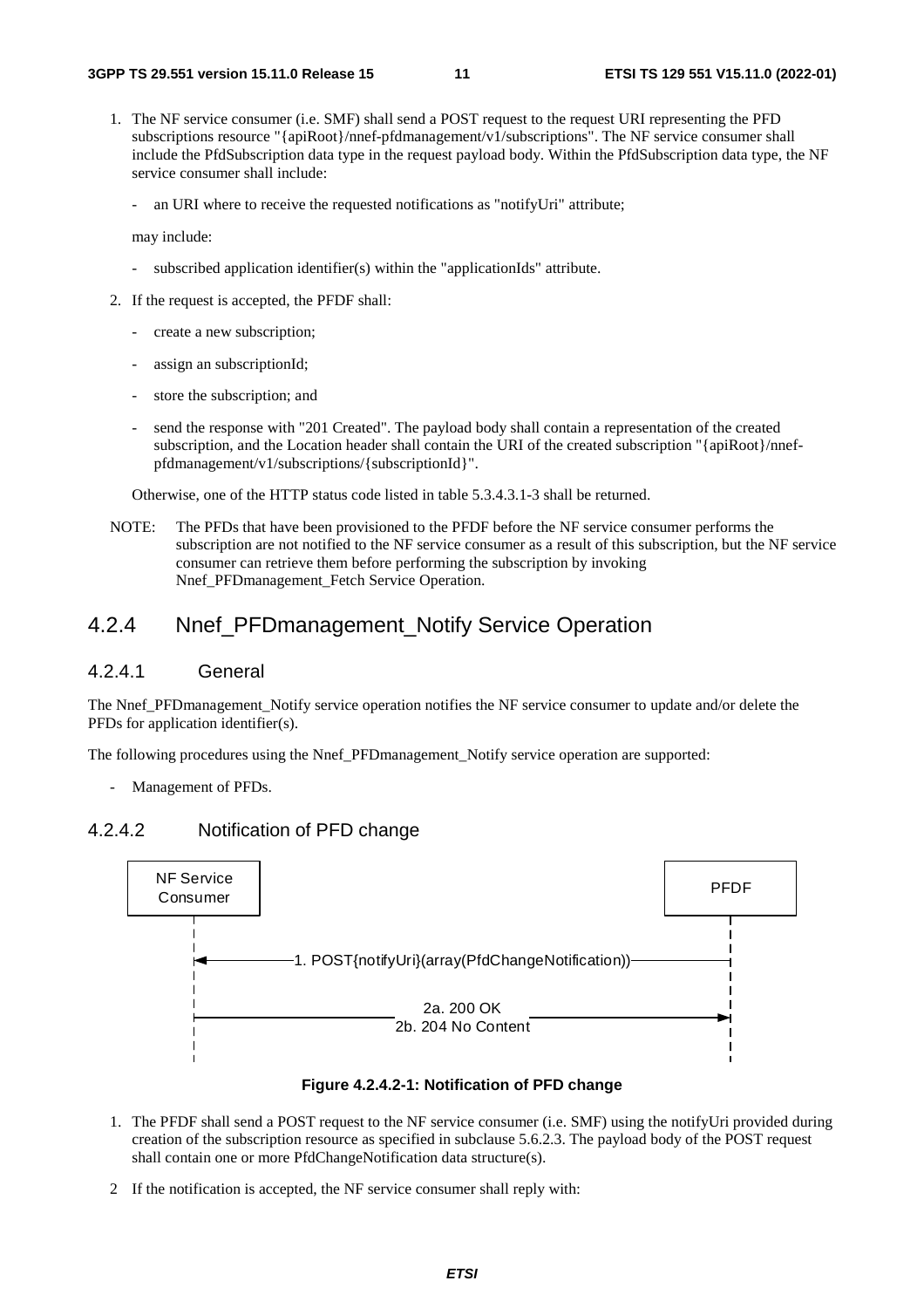- "204 No Content" indicating the successful provisioning of all PFDs; or
- "200 OK" and the payload body of the response shall contain "PfdChangeReport" data structure with detailed information of failed application(s).

Otherwise, one of the HTTP status code listed in table 5.5.2.3.1-3 shall be returned.

### 4.2.5 Nnef PFDmanagement Unsubscribe Service Operation

### 4.2.5.1 General

The Nnef\_PFDmanagement\_Unsubscribe service operation is used by the NF service consumer to unsubscribe the notification of events.

### 4.2.5.2 Unsubscribe from event notifications on PFDs change



**Figure 4.2.5.2-1: Unsubscribe from event notifications on PFDs change** 

- 1. The NF Service Consumer (i.e. SMF) shall send a DELETE request to the resource URI representing the individual PFD subscription. The request body shall be empty.
- 2. If the request is accepted, "204 No Content" shall be returned. The response body shall be empty.

Otherwise, one of the HTTP status code listed in table 5.3.5.3.1-3 shall be returned.

# 5 Nnef\_PFDmanagement API

# 5.1 Introduction

The Packet Flow Description Management Service shall use the Nnef\_PFDmanagement API.

The request URI used in HTTP request from the NF service consumer towards the PFDF shall have the structure defined in subclause 4.4.1 of 3GPP TS 29.501 [6], i.e.:

#### **{apiRoot}/{apiName}/{apiVersion}/{apiSpecificResourceUriPart}**

with the following components:

- The {apiRoot} shall be set as described in 3GPP TS 29.501 [6].
- The {apiName} shall be "nnef-pfdmanagement".
- The {apiVersion} shall be "v1".
- The {apiSpecificResourceUriPart} shall be set as described in subclause 5.3.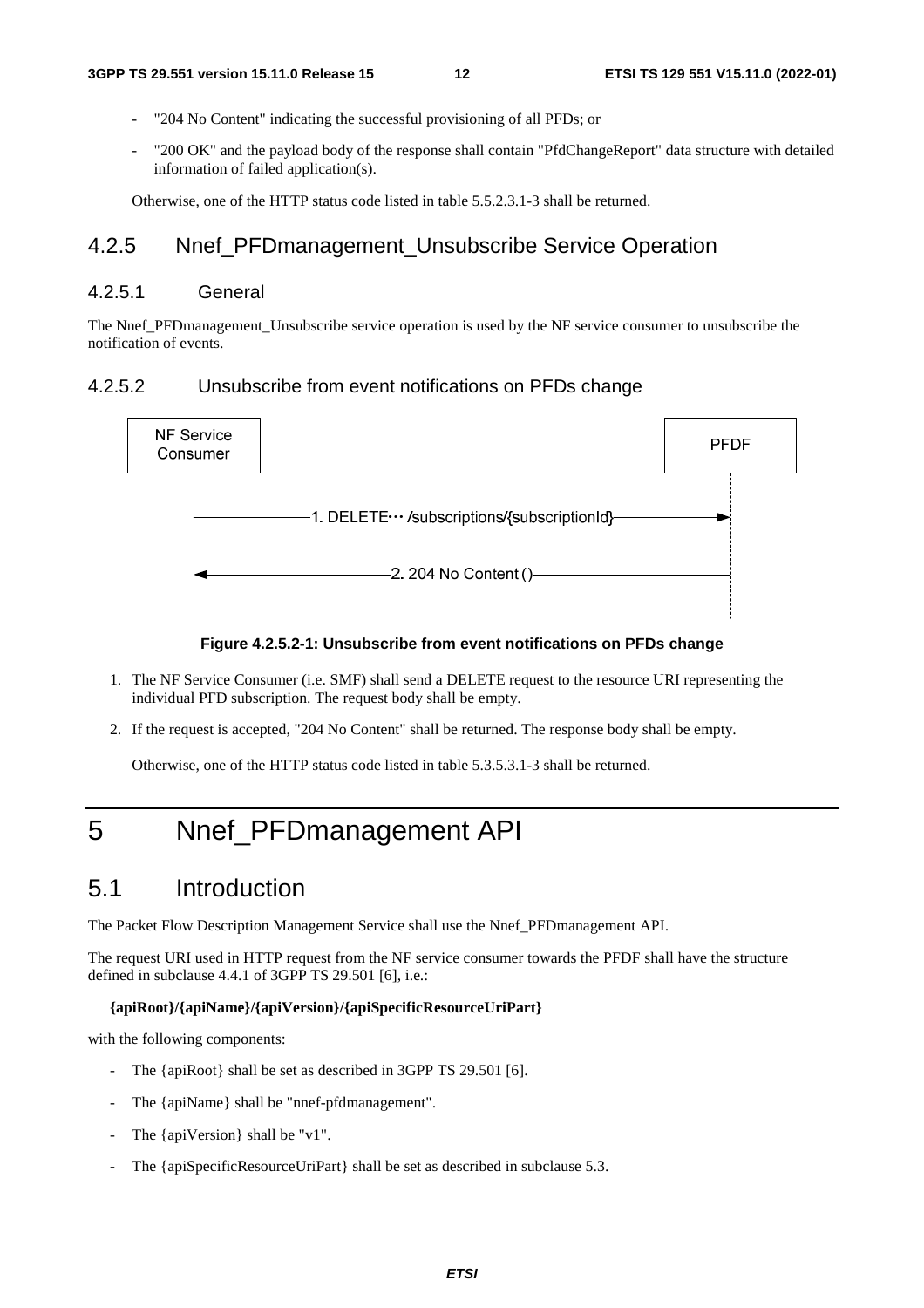# 5.2 Usage of HTTP

### 5.2.1 General

HTTP/2, IETF RFC 7540 [7], shall be used as specified in subclause 5.2 of 3GPP TS 29.500 [5].

HTTP/2 shall be transported as specified in subclause 5.3 of 3GPP TS 29.500 [5].

The OpenAPI [9] specification of HTTP messages and content bodies for the Nnef\_PFDmanagement service is contained in Annex A.

### 5.2.2 HTTP standard headers

#### 5.2.2.1 General

See subclause 5.2.2 of 3GPP TS 29.500 [5] for the usage of HTTP standard headers.

#### 5.2.2.2 Content type

JSON, IETF RFC 8259 [8], shall be used as content type of the HTTP bodies specified in the present specification, as specified in subclause 5.4 of 3GPP TS 29.500 [5]. The use of the JSON format shall be signalled by the content type "application/json".

"Problem Details" JSON object shall be used to indicate additional details of the error in a HTTP response body and shall be signalled by the content type "application/problem+json", as defined in IETF RFC 7807 [16].

### 5.2.3 HTTP custom headers

None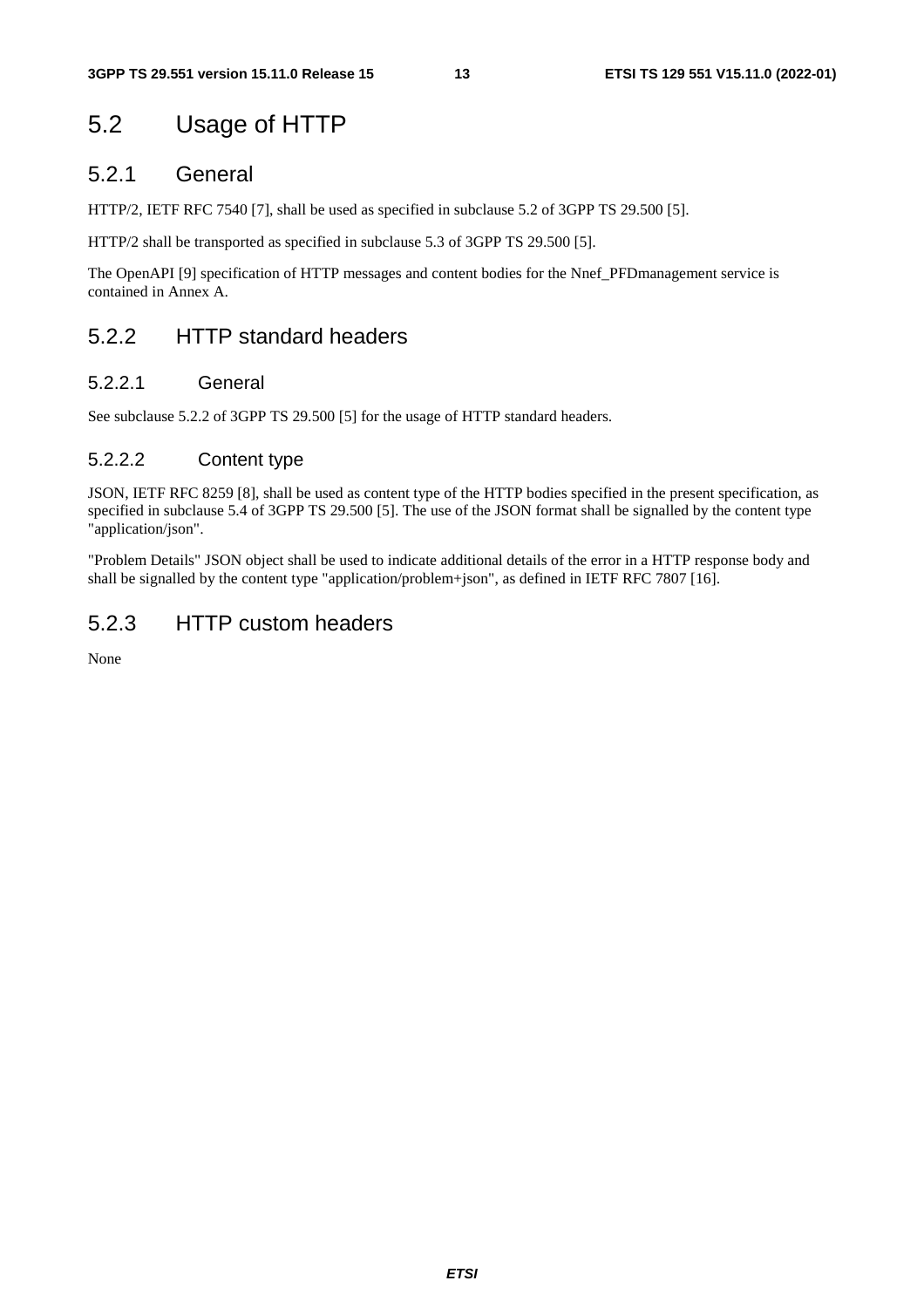### 5.3 Resources

### 5.3.1 Resource Structure

### {apiRoot}/nnef-pfdmanagement/v1



#### **Figure 5.3.1-1: Resource URI structure of the Nnef\_PFDmanagement API**

Table 5.3.1-1 provides an overview of the resources and applicable HTTP methods.

| Table 5.3.1-1: Resources and methods overview |  |  |  |
|-----------------------------------------------|--|--|--|
|-----------------------------------------------|--|--|--|

| <b>Resource</b><br>name                 | <b>Resource URI</b>                                                           | <b>HTTP</b><br>method or<br>custom<br>operation | <b>Description</b>                                                                                   |
|-----------------------------------------|-------------------------------------------------------------------------------|-------------------------------------------------|------------------------------------------------------------------------------------------------------|
| PFD of<br>applications                  | $//{apiRoot}/$<br>nnef-pfdmanagement/v1<br>/applications                      | <b>GET</b>                                      | Nnef_PFDmanagement_Fetch.<br>Retrieve PFDs for one or multiple applications<br>with query parameter. |
| Individual<br>application<br><b>PFD</b> | $//{apiRoot}/$<br>nnef-pfdmanagement/v1<br>/applications/{appId}              | <b>GET</b>                                      | Nnef_PFDmanagement_Fetch.<br>Retrieve the PFD for an application.                                    |
| <b>PFD</b><br>subscriptions             | $//{apiRoot}/$<br>nnef-pfdmanagement/v1<br>/subscriptions                     | <b>POST</b>                                     | Nnef_PFDmanagement_Subscribe.<br>Subscribe the notification of PFD changes.                          |
| <b>Individual PFD</b><br>subscription   | $//{apiRoot}/$<br>$nnef$ -pfdmanagement/v1<br>/subscriptions/{subscriptionId} | <b>IDELETE</b>                                  | Nnef_PFDmanagement_Unsubscribe.<br>Delete a subscription of PFD change<br>notification.              |

### 5.3.2 Resource: PFD of applications

#### 5.3.2.1 Description

This resource represents PFDs for all applications.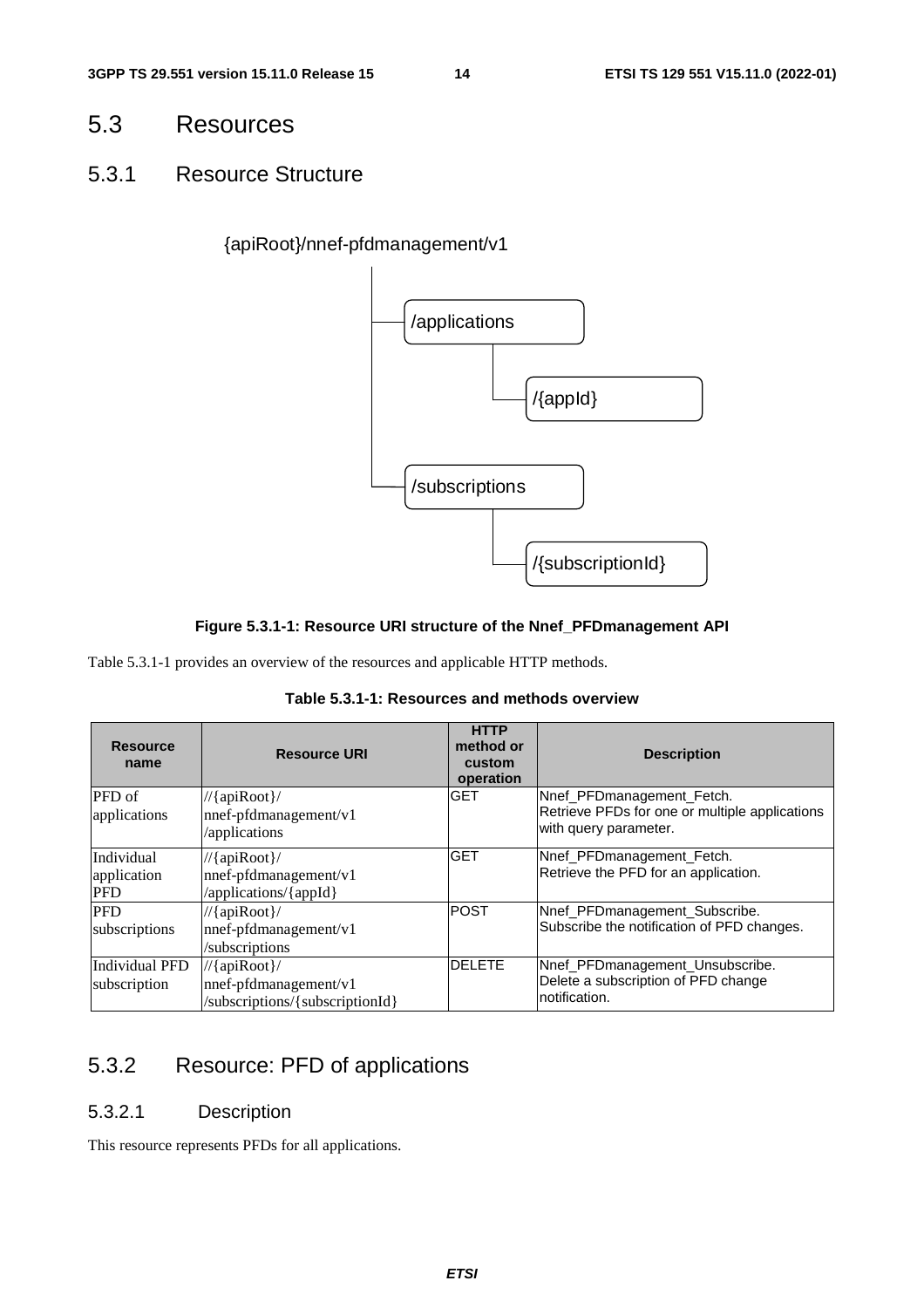#### 5.3.2.2 Resource definition

#### Resource URI: **{apiRoot}/nnef-pfdmanagement/v1/applications**

This resource shall support the resource URI variables defined in table 5.3.2.2-1.

#### **Table 5.3.2.2-1: Resource URI variables for this resource**

| Name                     | .<br>D <sub>0</sub><br>4VB. |  |  |  |  |
|--------------------------|-----------------------------|--|--|--|--|
| $\overline{\phantom{a}}$ | subclause 5.1               |  |  |  |  |
| lapiRoot                 | see                         |  |  |  |  |

#### 5.3.2.3 Resource Standard Methods

#### 5.3.2.3.1 GET

This method shall support the URI query parameters specified in table 5.3.2.3.1-1.

#### **Table 5.3.2.3.1-1: URI query parameters supported by the GET method on this resource**

| <b>Name</b>        | Data type                  | ID | <b>Cardinality</b> | <b>Description</b>                                      |
|--------------------|----------------------------|----|--------------------|---------------------------------------------------------|
| application-ids    | array(ApplicationId) M 1.N |    |                    | The required application identifier(s) for the returned |
|                    |                            |    |                    | <b>PFDs</b>                                             |
| supported-features | SupportedFeatures          |    | $\cup$ 101         | To filter irrelevant responses related to unsupported   |
|                    |                            |    |                    | lfeatures.                                              |

This method shall support the request data structures specified in table 5.3.2.3.1-2 and the response data structures and response codes specified in table 5.3.2.3.1-3.

#### **Table 5.3.2.3.1-2: Data structures supported by the GET Request Body on this resource**

| Data type | œ | <b>Contract Callery</b><br>Cardinality | <b>Description</b> |
|-----------|---|----------------------------------------|--------------------|
| n/a       |   |                                        |                    |

#### **Table 5.3.2.3.1-3: Data structures supported by the GET Response Body on this resource**

| Data type                                                                                          |                                                         | Cardinality | Response      | <b>Description</b>                                        |  |  |
|----------------------------------------------------------------------------------------------------|---------------------------------------------------------|-------------|---------------|-----------------------------------------------------------|--|--|
|                                                                                                    |                                                         |             | codes         |                                                           |  |  |
| array(PfdDataForApp)   M   0.N                                                                     |                                                         |             | <b>200 OK</b> | The PFDs for one or more application identifier(s) in the |  |  |
|                                                                                                    |                                                         |             |               | Irequest URI are returned.                                |  |  |
| NOTE:<br>In addition, the HTTP status codes which are specified as mandatory in table 5.2.7.1-1 of |                                                         |             |               |                                                           |  |  |
|                                                                                                    | 3GPP TS 29.500 [5] for the GET method shall also apply. |             |               |                                                           |  |  |

#### 5.3.2.4 Resource Custom Operations

None.

### 5.3.3 Resource: Individual application PFD

#### 5.3.3.1 Description

This resource represents the PFD identified by an application identifier.

#### 5.3.3.2 Resource definition

#### Resource URI: **{apiRoot}/nnef-pfdmanagement/v1/applications/{appId}**

This resource shall support the resource URI variables defined in table 5.3.3.2-1.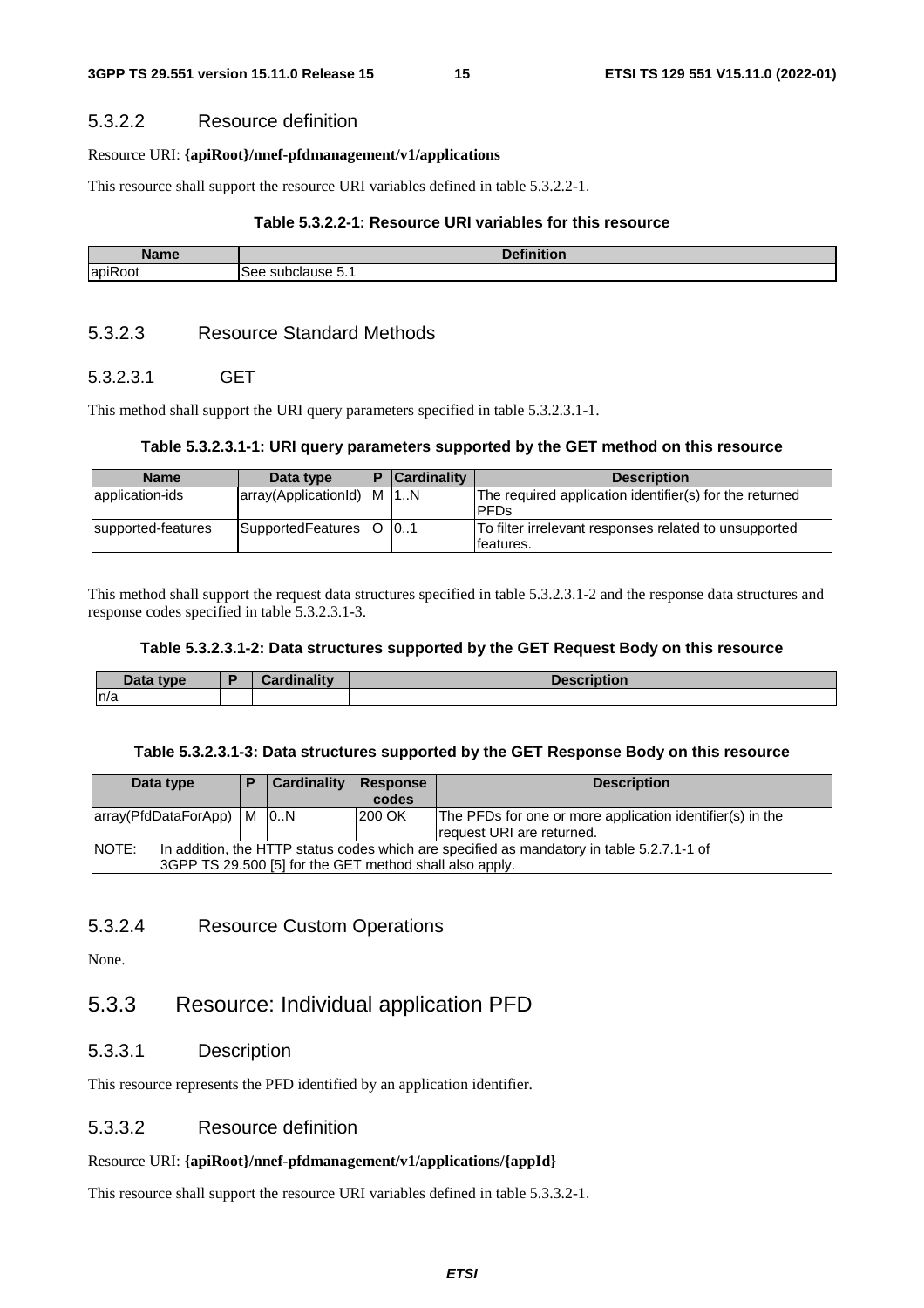| <b>Name</b> | <b>Definition</b>                                              |  |
|-------------|----------------------------------------------------------------|--|
| apiRoot     | See subclause 5.1.                                             |  |
| appid       | String identifying a set of PFD for an application identifier. |  |

#### **Table 5.3.3.2-1: Resource URI variables for this resource**

#### 5.3.3.3 Resource Standard Methods

#### 5.3.3.3.1 GET

This method shall support the URI query parameters specified in table 5.3.3.3.1-1.

#### **Table 5.3.3.3.1-1: URI query parameters supported by the GET method on this resource**

| <b>Name</b>      | Data type         | <b>Cardinality</b> | Description                                           |
|------------------|-------------------|--------------------|-------------------------------------------------------|
| supported-       | SupportedFeatures | 10                 | To filter irrelevant responses related to unsupported |
| <b>Ifeatures</b> |                   |                    | teatures.                                             |

This method shall support the request data structures specified in table 5.3.3.3.1-2 and the response data structures and response codes specified in table 5.3.3.3.1-3.

#### **Table 5.3.3.3.1-2: Data structures supported by the GET Request Body on this resource**

| Data type | <b>Cordinality</b><br>Cardinality | <b>Description</b> |
|-----------|-----------------------------------|--------------------|
| ln/a      |                                   |                    |

#### **Table 5.3.3.3.1-3: Data structures supported by the GET Response Body on this resource**

| Data type                                                                                                                                                     | D | Cardinality | <b>Response</b><br>codes | <b>Description</b>                                                              |
|---------------------------------------------------------------------------------------------------------------------------------------------------------------|---|-------------|--------------------------|---------------------------------------------------------------------------------|
| PfdDataForApp                                                                                                                                                 | м |             | 200 OK                   | A representation of PFDs for an application in the request URI<br>lis returned. |
| NOTE:<br>In addition, the HTTP status codes which are specified as mandatory in table 5.2.7.1-1 of<br>3GPP TS 29.500 [5] for the GET method shall also apply. |   |             |                          |                                                                                 |

#### 5.3.3.4 Resource Custom Operations

None.

### 5.3.4 Resource: PFD subscriptions

#### 5.3.4.1 Description

This resource represents a collection of subscriptions created by NF service consumers of Nnef\_PFDmanagement service.

#### 5.3.4.2 Resource definition

#### Resource URI: **{apiRoot}/nnef-pfdmanagement/v1/subscriptions**

This resource shall support the resource URI variables defined in table 5.3.4.2-1.

#### **Table 5.3.4.2-1: Resource URI variables for this resource**

| <b>Nomo</b>                  | $\sim$<br>$\mathbf{r}$                       |
|------------------------------|----------------------------------------------|
| $\cdot$ $-$<br>lapil<br>:OO1 | $\sim$<br>$\alpha$<br>10<br>ciause p. i<br>- |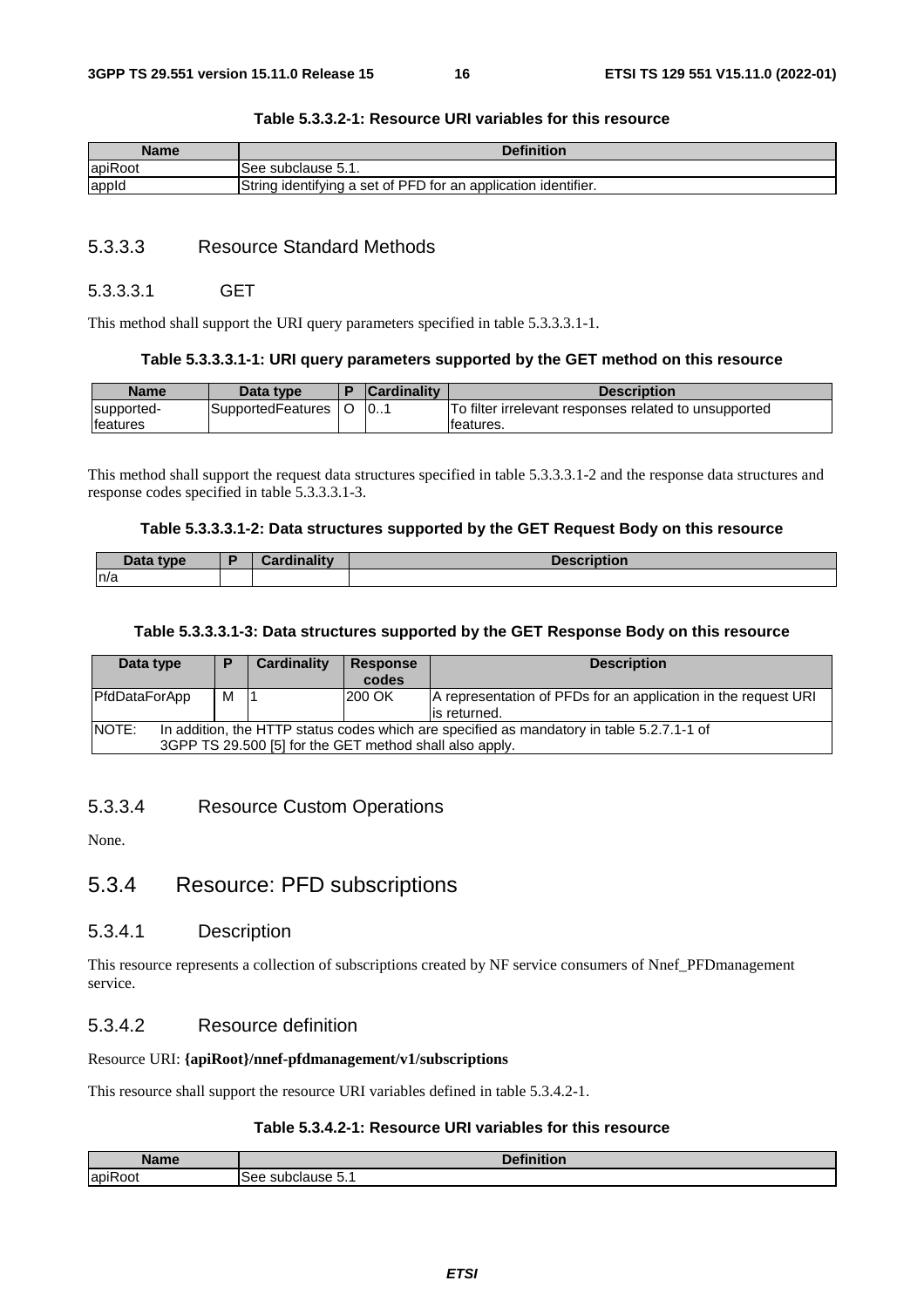#### 5.3.4.3 Resource Standard Methods

#### 5.3.4.3.1 POST

This method shall support the URI query parameters specified in table 5.3.4.3.1-1.

#### **Table 5.3.4.3.1-1: URI query parameters supported by the POST method on this resource**

| <b>Name</b> | <b>That ivpe</b><br>Dald | ı. | ainolity and the second state of the second state of the second state of the second state of the second state in the second state in the second state in the second state in the second state in the second state in the secon | <b>Incorportar</b><br><b>DESCRIPTION</b> |
|-------------|--------------------------|----|--------------------------------------------------------------------------------------------------------------------------------------------------------------------------------------------------------------------------------|------------------------------------------|
| n/a         |                          |    |                                                                                                                                                                                                                                |                                          |

This method shall support the request data structures specified in table 5.3.4.3.1-2 and the response data structures and response codes specified in table 5.3.4.3.1-3.

#### **Table 5.3.4.3.1-2: Data structures supported by the POST Request Body on this resource**

| Data type       |   | Cardinalitv | <b>Description</b>                  |
|-----------------|---|-------------|-------------------------------------|
| PfdSubscription | M |             | lCreate a PfdSubscription resource. |

#### **Table 5.3.4.3.1-3: Data structures supported by the POST Response Body on this resource**

| Data type                                                                                                                                                             |   | Cardinality | <b>Response</b><br>codes | <b>Description</b>                                                                                            |
|-----------------------------------------------------------------------------------------------------------------------------------------------------------------------|---|-------------|--------------------------|---------------------------------------------------------------------------------------------------------------|
| PfdSubscription                                                                                                                                                       | м |             | 201<br>Created           | The creation of a PfdSubscription resource is confirmed and a<br>representation of that resource is returned. |
| <b>NOTE:</b><br>In addition, the HTTP status codes which are specified as mandatory in table 5.2.7.1-1 of<br>3GPP TS 29.500 [5] for the POST method shall also apply. |   |             |                          |                                                                                                               |

#### 5.3.4.4 Resource Custom Operations

None.

### 5.3.5 Resource: Individual PFD subscription

#### 5.3.5.1 Description

This resource represents an individual PFD subscription created by NF service consumers of Nnef\_PFDmanagement service.

#### 5.3.5.2 Resource definition

#### Resource URI: **{apiRoot}/nnef-pfdmanagement/v1/subscriptions/{subscriptionId}**

This resource shall support the resource URI variables defined in table 5.3.5.2-1.

#### **Table 5.3.5.2-1: Resource URI variables for this resource**

| <b>Name</b>    | <b>Definition</b>                                                          |
|----------------|----------------------------------------------------------------------------|
| apiRoot        | See subclause 5.1                                                          |
| subscriptionId | String identifies an individual subscription to the PFD management service |

#### 5.3.5.3 Resource Standard Methods

#### 5.3.5.3.1 DELETE

This method shall support the URI query parameters specified in table 5.3.5.3.1-1.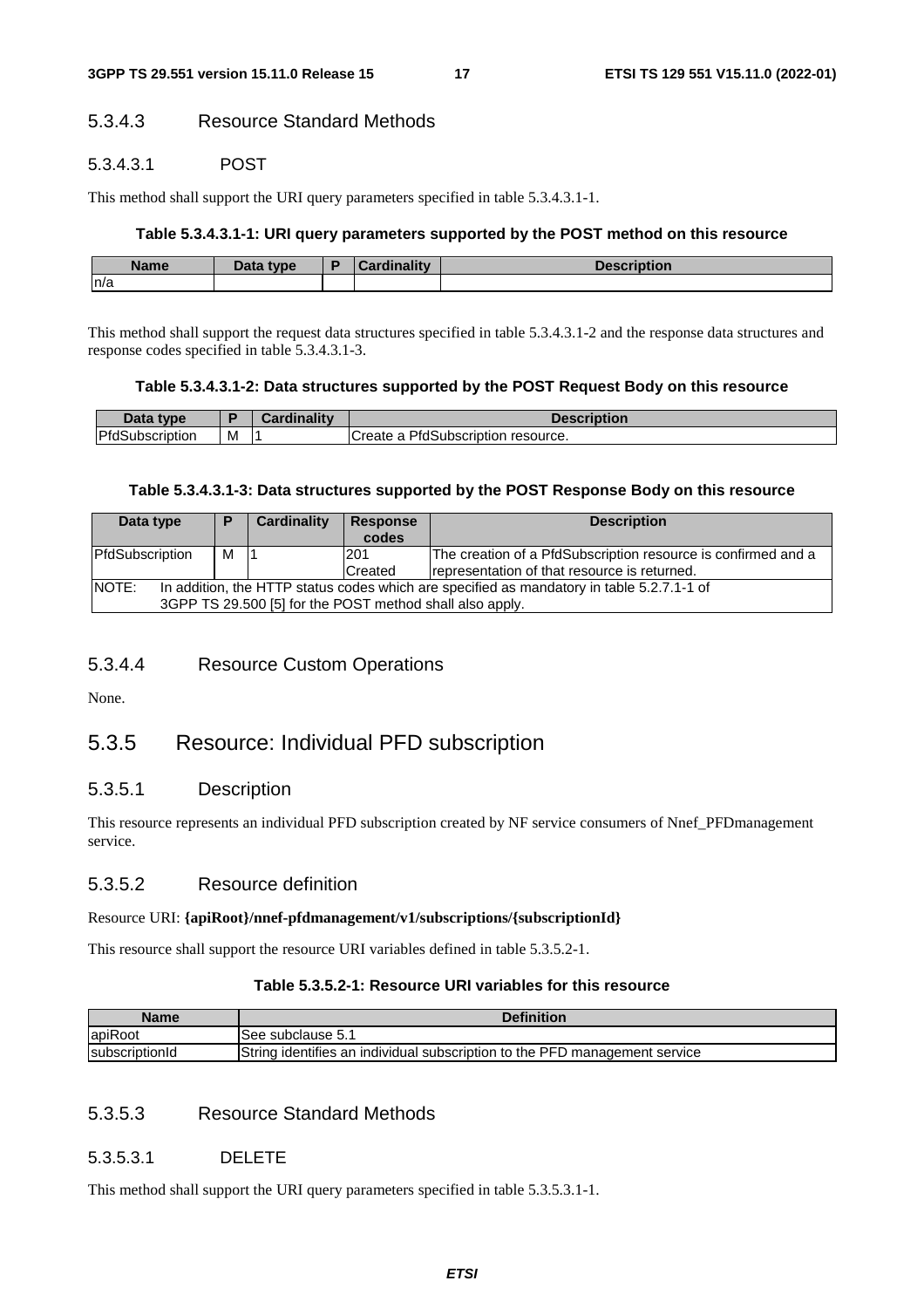#### **Table 5.3.5.3.1-1: URI query parameters supported by the DELETE method on this resource**

| <b>Name</b> | Data type | <b>Cardinality</b> | Description |
|-------------|-----------|--------------------|-------------|
| ln/a        |           |                    |             |

This method shall support the request data structures specified in table 5.3.5.3.1-2 and the response data structures and response codes specified in table 5.3.5.3.1-3.

#### **Table 5.3.5.3.1-2: Data structures supported by the DELETE Request Body on this resource**

| Data type | Cardinality<br>alallur. | - - - - -<br>Descri- |
|-----------|-------------------------|----------------------|
| n/a       |                         |                      |

#### **Table 5.3.5.3.1-3: Data structures supported by the DELETE Response Body on this resource**

| Data type    | D                                                                                                                                                       | Cardinality | <b>Response</b><br>codes | <b>Description</b>                                                                    |
|--------------|---------------------------------------------------------------------------------------------------------------------------------------------------------|-------------|--------------------------|---------------------------------------------------------------------------------------|
| ln/a         |                                                                                                                                                         |             | 204 No<br><b>Content</b> | The PfdSubscription resource matching the subscriptionId was<br>deleted successfully. |
| <b>NOTE:</b> | In addition, the HTTP status codes which are specified as mandatory in table 5.2.7.1-1 of<br>3GPP TS 29.500 [5] for the DELETE method shall also apply. |             |                          |                                                                                       |

#### 5.3.5.4 Resource Custom Operations

None.

### 5.4 Custom Operations without associated resources

None

### 5.5 Notifications

#### 5.5.1 General

Notifications shall comply to subclause 6.2 of 3GPP TS 29.500 [5] and subclause 4.6.2.3 of 3GPP TS 29.501 [6].

#### **Table 5.5.1-1: Notifications**

| <b>Custom operation URI</b> | <b>Mapped HTTP</b><br>method | <b>Description</b>          |
|-----------------------------|------------------------------|-----------------------------|
| {notifyUri}                 | IPOST                        | Notification of PFD change. |

### 5.5.2 PFD Change Notification

#### 5.5.2.1 Description

The PFD Change Notification is used by the PFDF to inform the NF service consumer, which has subscribed to this Notification via the PFD subscriptions resource.

#### 5.5.2.2 Target URI

The Notification URI **"{notifyUri}"** shall be used with the URI variables defined in table 5.5.2.2-1.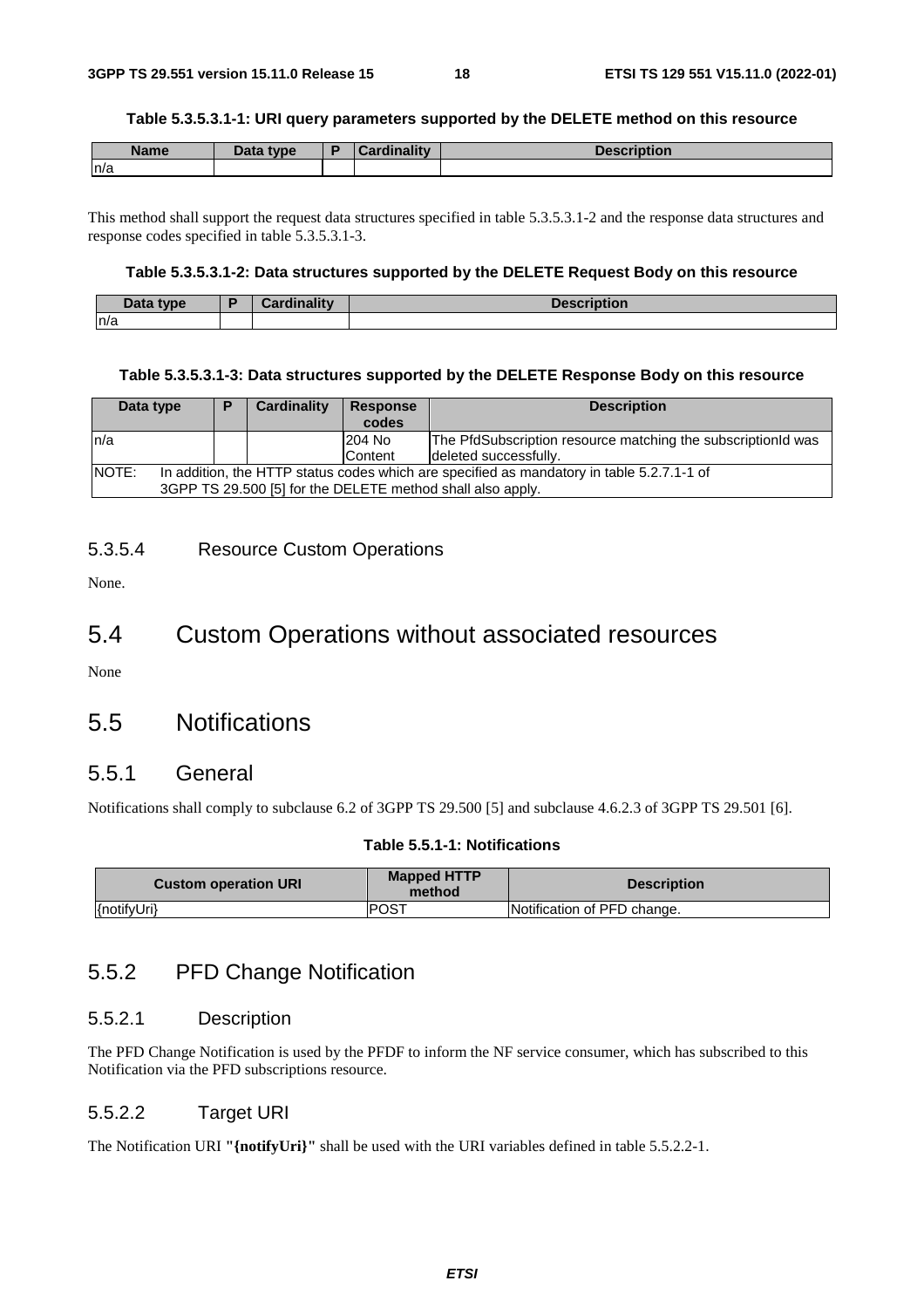| <b>Name</b> | <b>Definition</b>                                                                                                                                                                |
|-------------|----------------------------------------------------------------------------------------------------------------------------------------------------------------------------------|
| notifyUri   | String formatted as URI with the Notification Uri as assigned within the PFD subscriptions<br>resource and described within the PfdSubscription data type (see table 5.6.2.3-1). |

#### **Table 5.5.2.2-1: URI variables**

#### 5.5.2.3 Standard Methods

#### 5.5.2.3.1 POST

This method shall support the URI query parameters specified in table 5.5.2.3.1-1.

#### **Table 5.5.2.3.1-1: URI query parameters supported by the POST method on this resource**

| Name | That<br>type<br>Dala | <b>Time Histor</b><br><b>Pord</b> | <b>Jonarintian</b><br>INUUT. |
|------|----------------------|-----------------------------------|------------------------------|
| n/a  |                      |                                   |                              |

This method shall support the request data structures specified in table 5.5.2.3.1-2 and the response data structures and response codes specified in table 5.5.2.3.1-3.

#### **Table 5.5.2.3.1-2: Data structures supported by the POST Request Body on this resource**

| Data type                    |   | Cardinalitv | <b>Description</b>                                     |
|------------------------------|---|-------------|--------------------------------------------------------|
| array(PfdChangeNotification) | M | . N         | <b>PFD</b><br><b>Provides</b><br>D change information. |

#### **Table 5.5.2.3.1-3: Data structures supported by the POST Response Body on this resource**

| Data type                                                                                         | Р | <b>Cardinality</b> | <b>Response codes</b> | <b>Description</b>                                     |  |
|---------------------------------------------------------------------------------------------------|---|--------------------|-----------------------|--------------------------------------------------------|--|
| ln/a                                                                                              |   |                    | I204 No Content       | The PFD operation in the notification is performed     |  |
|                                                                                                   |   |                    |                       | successfully, i.e. all PFD changes are accepted by the |  |
|                                                                                                   |   |                    |                       | SMF.                                                   |  |
| array(PfdChangeR                                                                                  | м | 1N                 | 200 OK                | The PFD operation in the notification is performed and |  |
| eport)                                                                                            |   |                    |                       | the PfdChangeReport indicates failure reason for each  |  |
|                                                                                                   |   |                    |                       | failed application in the partial success.             |  |
| <b>IProblemDetails</b>                                                                            | м |                    | 500 Internal Server   | The server encountered an unexpected condition that    |  |
|                                                                                                   |   |                    | <b>Error</b>          | prevented it from fulfilling the request. PFDs for all |  |
|                                                                                                   |   |                    |                       | applications are not accepted by the SMF. (NOTE 2)     |  |
| NOTE 1: In addition, the HTTP status codes which are specified as mandatory in table 5.2.7.1-1 of |   |                    |                       |                                                        |  |
| 3GPP TS 29.500 [5] for the POST method shall also apply.                                          |   |                    |                       |                                                        |  |
| NOTE 2: Failure cases are described in subclause 5.7.                                             |   |                    |                       |                                                        |  |

### 5.6 Data Model

### 5.6.1 General

This subclause specifies the application data model supported by the API.

Table 5.6.1-1 specifies the data types defined for the Nnef\_PFDmanagement service based interface protocol.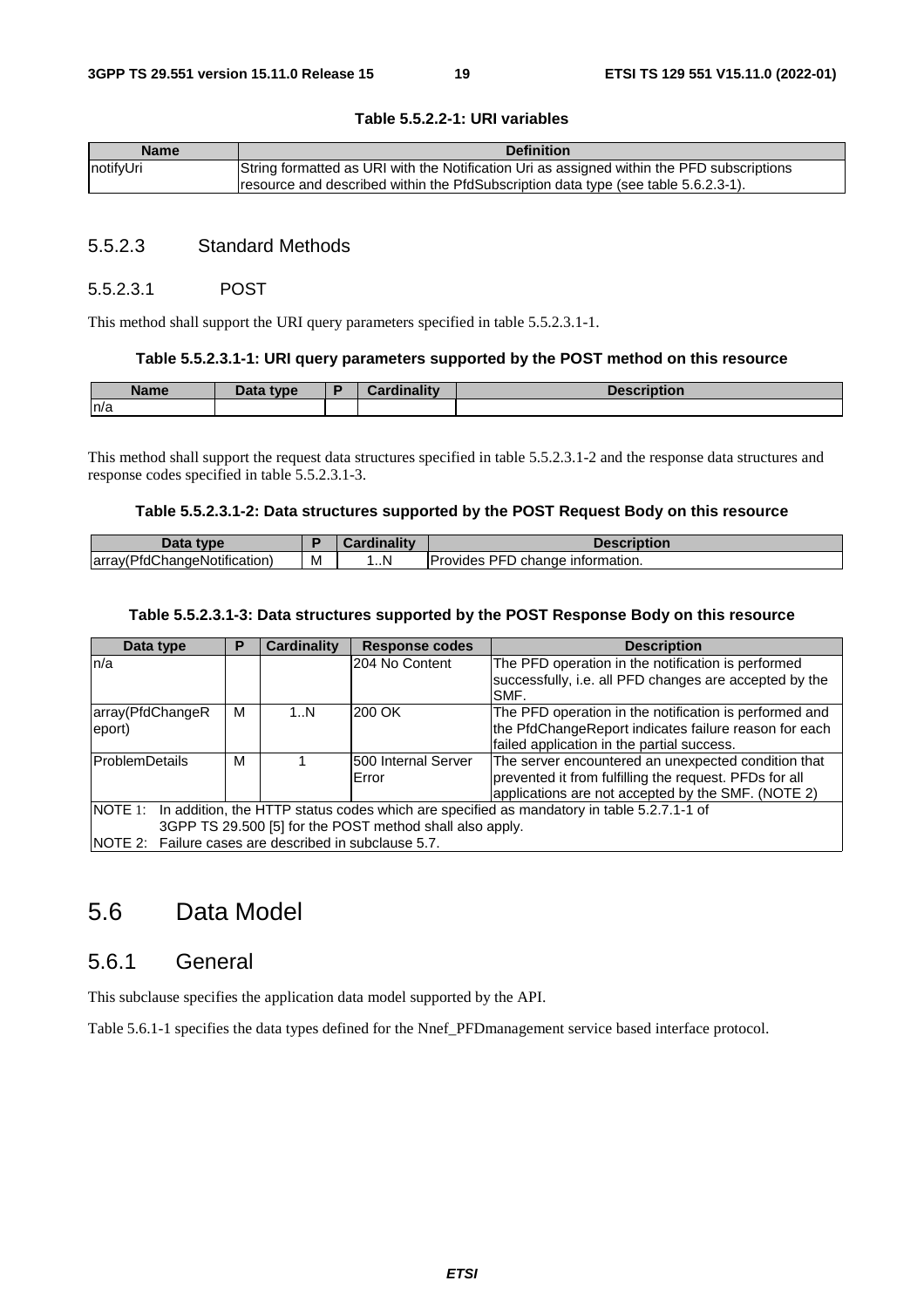| Data type             | <b>Section defined</b> | <b>Description</b>                     | Applicability |
|-----------------------|------------------------|----------------------------------------|---------------|
| PfdDataForApp         | 5.6.2.2                | Represents the PFDs for an application |               |
|                       |                        | lidentifier.                           |               |
| PfdSubscription       | 5.6.2.3                | Represents a PFD subscription.         |               |
| PfdChangeNotification | 5.6.2.4                | Represents PFD change information.     |               |
| <b>IPfdContent</b>    | 5.6.2.5                | Represents the content of a PFD for an |               |
|                       |                        | application identifier.                |               |
| PfdChangeReport       | 5.6.2.6                | Represents error of PFD change.        |               |

Table 5.6.1-2 specifies data types re-used by the Nnef PFDmanagement service based interface protocol from other specifications, including a reference to their respective specifications and when needed, a short description of their use within the Nnef\_PFDmanagement service based interface.

#### **Table 5.6.1-2: Nnef\_PFDmanagement re-used Data Types**

| Data type         | Reference                  | <b>Comments</b> | Applicability |
|-------------------|----------------------------|-----------------|---------------|
| ApplicationId     | I3GPP TS 29.571 [10]       |                 |               |
| DateTime          | 3GPP TS 29.571 [10]        |                 |               |
| SupportedFeatures | <b>SGPP TS 29.571 [10]</b> |                 |               |
| lUri              | 3GPP TS 29.571 [10]        |                 |               |

### 5.6.2 Structured data types

#### 5.6.2.1 Introduction

This subclause defines the structures to be used in resource representations.

Allowed structures are: array, object.

### 5.6.2.2 Type: PfdDataForApp

#### **Table 5.6.2.2-1: Definition of type PfdDataForApp**

| <b>Attribute name</b> | Data type        | Е | <b>Cardinality</b> | <b>Description</b>                              | Applicability |
|-----------------------|------------------|---|--------------------|-------------------------------------------------|---------------|
| applicationId         | ApplicationId    | м |                    | Identifier of an application.                   |               |
| <b>pfds</b>           | array(PfdContent | м | 1N                 | <b>PFDs for the application identifier.</b>     |               |
| cachingTime           | IDateTime        |   | 01                 | Caching time for an application<br>lidentifier. |               |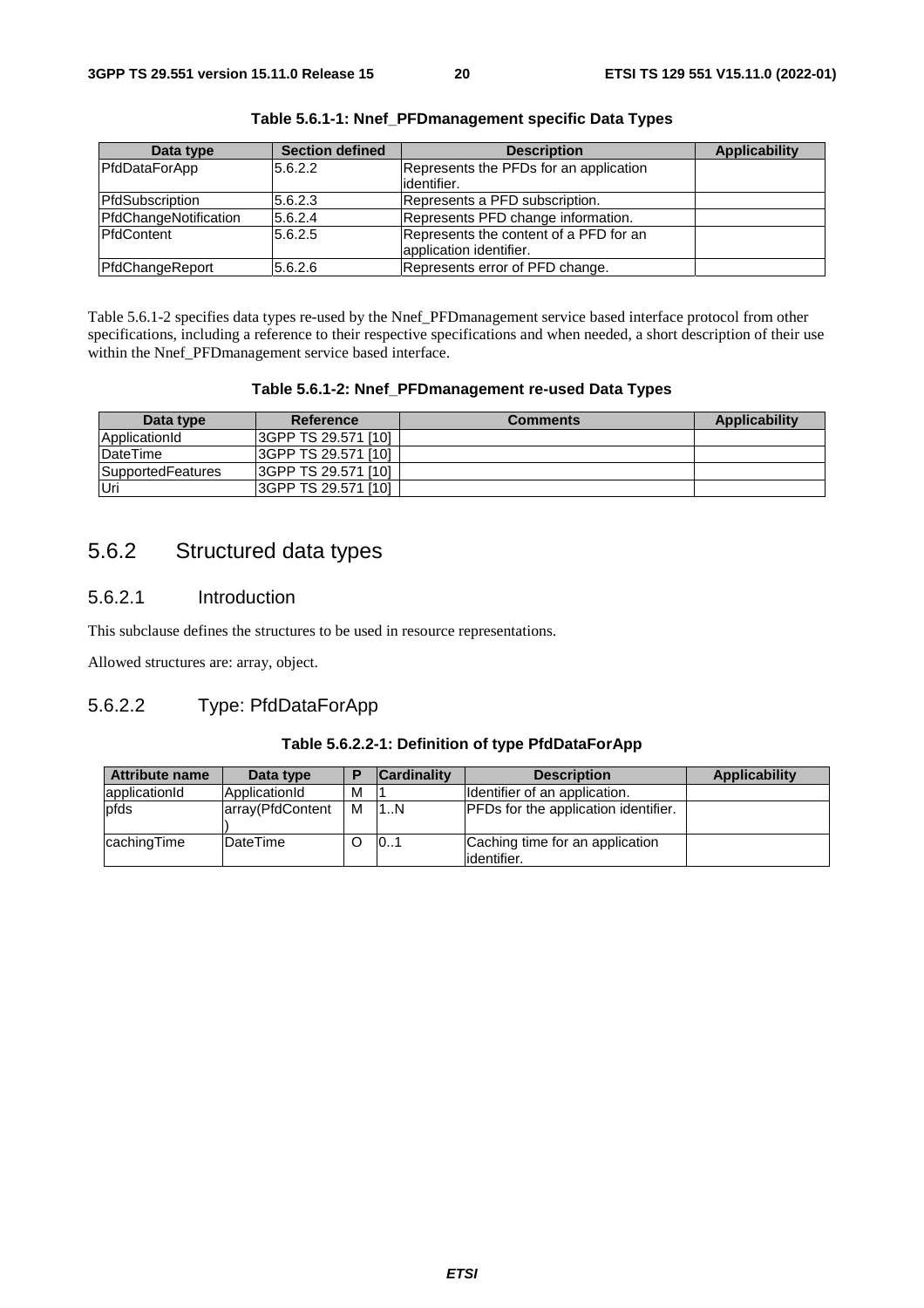### 5.6.2.3 Type: PfdSubscription

| <b>Attribute name</b>  | Data type             | Р | Cardinality | <b>Description</b>                                                                                                                                                                                                                                                                               | <b>Applicability</b> |
|------------------------|-----------------------|---|-------------|--------------------------------------------------------------------------------------------------------------------------------------------------------------------------------------------------------------------------------------------------------------------------------------------------|----------------------|
| lapplicationIds        | array(ApplicationI    | O | 1N          | Identifiers of applications with                                                                                                                                                                                                                                                                 |                      |
|                        |                       |   |             | PFDs change.                                                                                                                                                                                                                                                                                     |                      |
| notifyUri              | Uri                   | м |             | Identifies the recipient of<br>notifications sent by PFDF for this<br>subscription.                                                                                                                                                                                                              |                      |
| supportedFeatur<br>les | SupportedFeatur<br>es | м |             | List of supported features used as<br>ldescribed in subclause 5.8.<br>This parameter shall be provided<br>by the NF service consumer in<br>the POST request that request<br>the creation of a subscription, and<br>shall be provided by the PFDF in<br>the response of corresponding<br>request. |                      |

#### **Table 5.6.2.3-1: Definition of type PfdSubscription**

### 5.6.2.4 Type: PfdChangeNotification

#### **Table 5.6.2.4-1: Definition of type PfdChangeNotification**

| <b>Attribute name</b> | Data type        | Р | <b>Cardinality</b> | <b>Description</b>                                                                                                                                       | <b>Applicability</b> |
|-----------------------|------------------|---|--------------------|----------------------------------------------------------------------------------------------------------------------------------------------------------|----------------------|
| applicationId         | ApplicationId    | M |                    | Identifier of an application.                                                                                                                            |                      |
| removalFlag           | boolean          | O | 0.1                | Indication of removal of PFDs for<br>an existing application identifier.                                                                                 |                      |
| partialFlag           | boolean          | O | 101                | Indication of partial update of<br>PFDs for an existing application<br>identifier if this operation is<br>supported according to feature<br>negotiation. | PartialUpdate        |
| pfds                  | array(PfdContent | O | 1N                 | <b>PFD</b> creation/update for the<br>application identifier as specified<br>in subclause 6.3.3.5 of<br> 3GPP TS 29.251 [12].                            |                      |

### 5.6.2.5 Type: PfdContent

#### **Table 5.6.2.5-1: Definition of type PfdContent**

| <b>Attribute name</b> | Data type                 | P | <b>Cardinality</b> | <b>Description</b>                                                                                                                           | <b>Applicability</b> |
|-----------------------|---------------------------|---|--------------------|----------------------------------------------------------------------------------------------------------------------------------------------|----------------------|
| pfdld                 | string                    | C | 101                | Identifies a PDF of an application<br>identifier. If PartialUpdate feature<br>is supported, this attribute shall<br>be provided by the PFDF. |                      |
| flowDescriptions      | array(string)             | O | 1N                 | Represents a 3-tuple with<br>protocol, server ip and server port<br>for UL/DL application traffic.<br>(NOTE)                                 |                      |
| urls                  | array(string)             | O | 1N                 | Indicates a URL or a regular<br>expression which is used to<br>match the significant parts of the<br>URL. (NOTE)                             |                      |
| domainNames           | array(string)             | O | 1N                 | Indicates an FQDN or a regular<br>expression as a domain name<br>matching criteria. (NOTE)                                                   |                      |
| NOTE:                 | PFD has a matching value. |   |                    | If a PFD contains multiple filter types, the PFD is only matched when every filter type contained in the                                     |                      |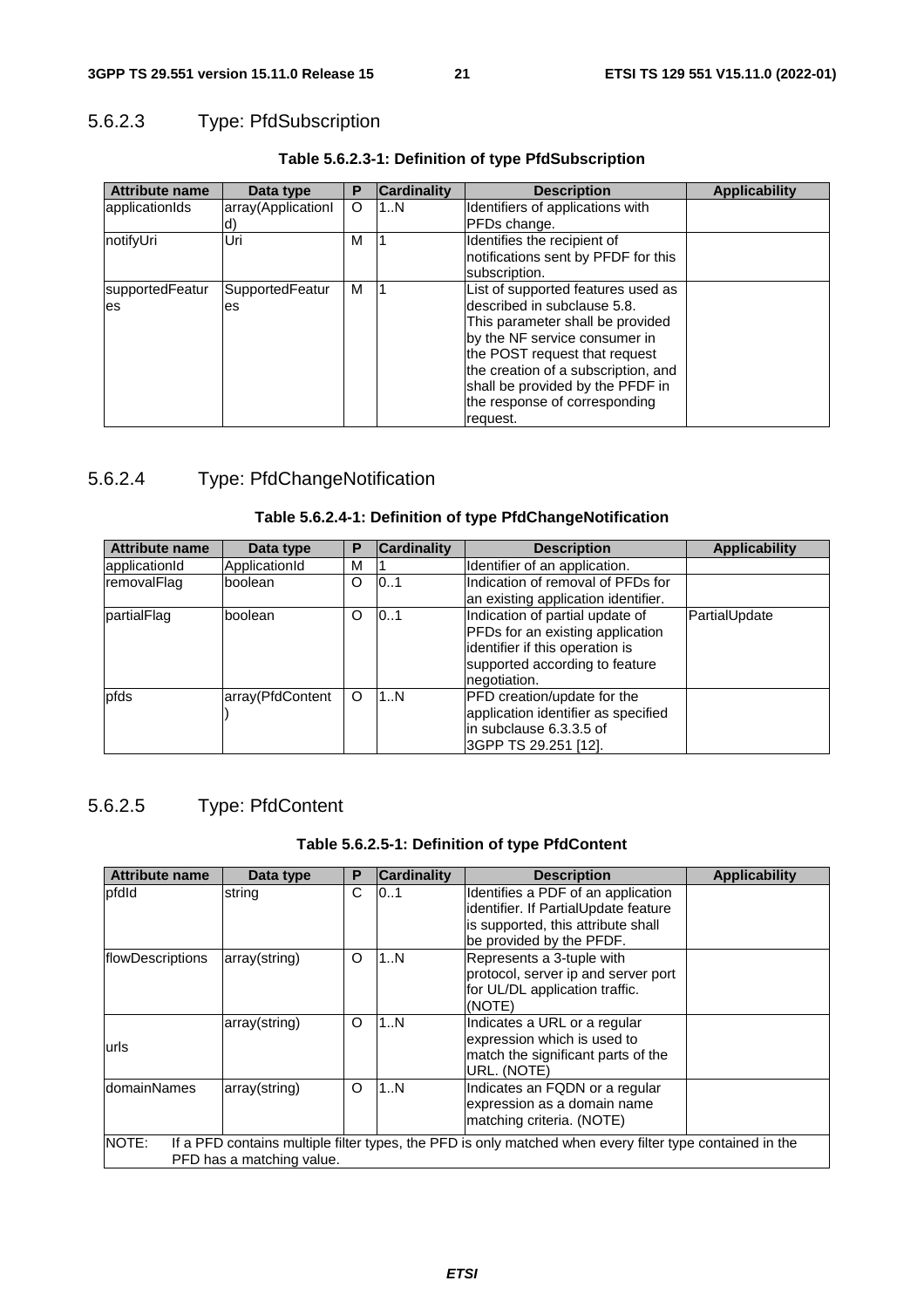#### 5.6.2.6 Type: PfdChangeReport

| <b>Attribute name</b> | Data type                | P | <b>Cardinality</b> | <b>Description</b>                                                                                                                                                                                                                                                                                                                                                | <b>Applicability</b> |
|-----------------------|--------------------------|---|--------------------|-------------------------------------------------------------------------------------------------------------------------------------------------------------------------------------------------------------------------------------------------------------------------------------------------------------------------------------------------------------------|----------------------|
| <b>I</b> pfdError     | <b>ProblemDetails</b>    | М |                    | IMore information on the error<br>shall be provided in the "cause"<br>attribute of the "ProblemDetails"<br>Istructure.<br>lThe "cause" attribute in the<br>lProblemDetails shall be set to<br>one of following application errors<br>(see table 5.2.7.1-1 of<br> 3GPP TS 29.500 [5]):<br>- SYSTEM FAILURE<br>- INSUFFICIENT RESOURCES<br>- UNSPECIFIED NF FAILURE |                      |
| applicationId         | array(Applicationl<br>d) | м | 1N                 | Indicates the application<br>identifier(s) which PFD(s) are<br>Ifailed to be added or modified.                                                                                                                                                                                                                                                                   |                      |

#### **Table 5.6.2.6-1: PfdChangeReport**

### 5.6.3 Simple data types and enumerations

#### 5.6.3.1 Introduction

This subclause defines simple data types and enumerations that can be referenced from data structures defined in the previous subclauses.

### 5.6.3.2 Simple data types

The simple data types defined in table 5.6.3.2-1 shall be supported.

#### **Table 5.6.3.2-1: Simple data types**

| <b>Type Name</b> | <b>Type Definition</b> | <b>Description</b> | <b>Applicability</b> |
|------------------|------------------------|--------------------|----------------------|
|                  |                        |                    |                      |

### 5.7 Error handling

### 5.7.1 General

HTTP error handling shall be supported as specified in subclause 5.2.4 of 3GPP TS 29.500 [5].

For the Nnef\_PFDmanagement API, HTTP error responses shall be supported as specified in subclause 4.8 of 3GPP TS 29.501 [6]. Protocol errors and application errors specified in table 5.2.7.2-1 of 3GPP TS 29.500 [5] shall be supported for an HTTP method if the corresponding HTTP status codes are specified as mandatory for that HTTP method in table 5.2.7.1-1 of 3GPP TS 29.500 [5].

In addition, the requirements in the following subclauses shall apply.

### 5.7.2 Protocol Errors

In this Release of the specification, there are no additional protocol errors applicable for the Nnef\_PFDmanagement API.

### 5.7.3 Application Errors

The application errors defined for the Nnef\_PFDmanagement service are listed in table 5.7.3-1.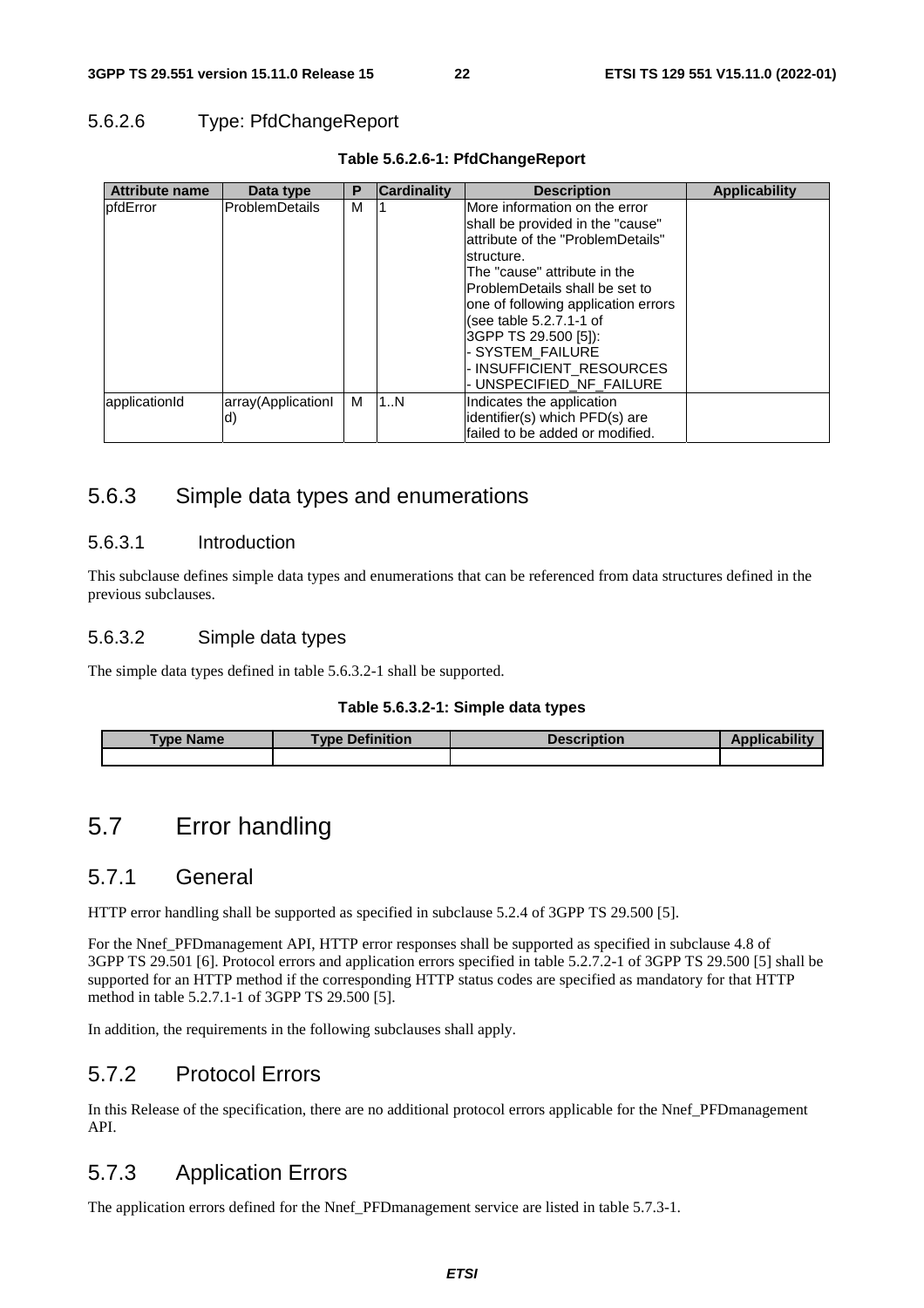| <b>Application Error</b>                                                                                     | <b>HTTP status</b><br>code | <b>Description</b>                               |  |  |
|--------------------------------------------------------------------------------------------------------------|----------------------------|--------------------------------------------------|--|--|
|                                                                                                              |                            |                                                  |  |  |
| <b>ISYSTEM FAILURE</b>                                                                                       | 500 Internal               | Something functions wrongly in PFD               |  |  |
|                                                                                                              | <b>Server Error</b>        | provisioning or the PFD provisioning does not    |  |  |
|                                                                                                              |                            | function at all. (NOTE)                          |  |  |
|                                                                                                              |                            |                                                  |  |  |
| INSUFFICIENT_RESOURCE                                                                                        | 500 Internal               | There is limitation for resource storage. (NOTE) |  |  |
|                                                                                                              | Server Error               |                                                  |  |  |
|                                                                                                              |                            |                                                  |  |  |
| UNSPECIFIED_NF_FAILURE                                                                                       | 500 Internal               | Unspecified reason. (NOTE)                       |  |  |
|                                                                                                              | <b>Server Error</b>        |                                                  |  |  |
| NOTE:<br>This application error is included in the responses to the POST request of PFD change notification. |                            |                                                  |  |  |

**Table 5.7.3-1: Application errors** 

### 5.8 Feature negotiation

The optional features in table 5.8-1 are defined for the Nnef PFDmanagement API. They shall be negotiated using the extensibility mechanism defined in subclause 6.6 of 3GPP TS 29.500 [5].

#### **Table 5.8-1: Supported Features**

| Feature number | Feature Name  | <b>Description</b>                                           |
|----------------|---------------|--------------------------------------------------------------|
|                | PartialUpdate | PFDF can use this feature for partial update of PFDs.<br>The |

### 5.9 Security

As indicated in 3GPP TS 33.501 [14] and 3GPP TS 29.500 [5], the access to the Nnef\_PFDmanagement API may be authorized by means of the OAuth2 protocol (see IETF RFC 6749 [15]), based on local configuration, using the "Client Credentials" authorization grant, where the NRF (see 3GPP TS 29.510 [13]) plays the role of the authorization server.

If OAuth2 is used, an NF Service Consumer, prior to consuming services offered by the Nnef\_PFDmanagement API, shall obtain a "token" from the authorization server, by invoking the Access Token Request service, as described in 3GPP TS 29.510 [13], subclause 5.4.2.2.

NOTE: When multiple NRFs are deployed in a network, the NRF used as authorization server is the same NRF that the NF Service Consumer used for discovering the Nnef\_PFDmanagement service.

The Nnef\_PFDmanagement API defines a single scope "nnef-pfdmanagement" for OAuth2 authorization (as specified in 3GPP TS 33.501 [14]) for the entire service, and it does not define any additional scopes at resource or operation level.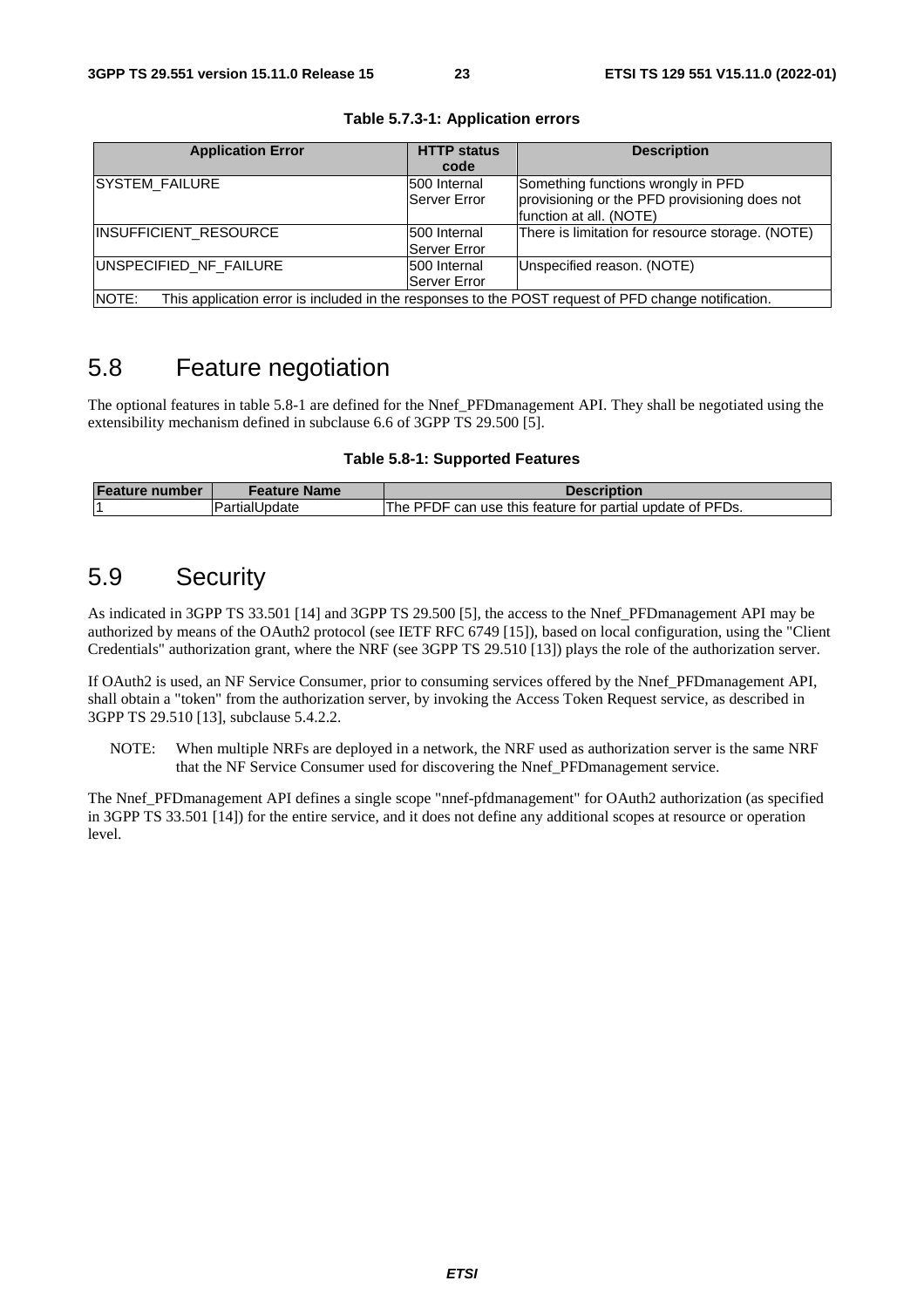# Annex A (normative): OpenAPI specification

### A.1 General

The present Annex contains an OpenAPI [9] specification of HTTP messages and content bodies used by the Nnef\_PFDmanagement API.

This Annex shall take precedence when being discrepant to other parts of the specification with respect to the encoding of information elements and methods within the API.

NOTE 1: The semantics and procedures, as well as conditions, e.g. for the applicability and allowed combinations of attributes or values, not expressed in the OpenAPI definitions but defined in other parts of the specification also apply.

Informative copies of the OpenAPI specification file contained in this 3GPP Technical Specification are available on the public 3GPP file server in the following locations (see clause 5B of the 3GPP TR 21.900 [17] for further information):

- [https://www.3gpp.org/ftp/Specs/archive/OpenAPI/<Release>/](https://www.3gpp.org/ftp/Specs/archive/OpenAPI/%3cRelease%3e/), and
- [https://www.3gpp.org/ftp/Specs/<Plenary>/<Release>/OpenAPI/.](https://www.3gpp.org/ftp/Specs/%3cPlenary%3e/%3cRelease%3e/OpenAPI/)
- NOTE 2: To fetch the OpenAPI specification file after CT#83 plenary meeting for Release 15 in the above links <Plenary> must be replaced with the date the CT Plenary occurs, in the form of year-month (yyyy-mm), e.g. for CT#83 meeting <Plenary> must be replaced with value "2019-03" and <Release> must be replaced with value "Rel-15".

# A.2 Nnef\_PFDmanagement API

```
openapi: 3.0.0 
info: 
   title: Nnef_PFDmanagement Sevice API 
   version: 1.0.1 
   description: | 
     Packet Flow Description Management Service. 
     © 2019, 3GPP Organizational Partners (ARIB, ATIS, CCSA, ETSI, TSDSI, TTA, TTC). 
     All rights reserved. 
# 
externalDocs: 
   description: 3GPP TS 29.551 v15.4.0, 5G System; Packet Flow Description Management Service 
   url: 'http://www.3gpp.org/ftp/Specs/archive/29_series/29.551/' 
# 
servers: 
   - url: '{apiRoot}/nnef-pfdmanagement/v1' 
     variables: 
       apiRoot: 
         default: https://example.com 
         description: apiRoot as defined in subclause 4.4 of 3GPP TS 29.501 
security: 
   - {} 
   - oAuth2ClientCredentials: 
     - nnef-pfdmanagement 
paths: 
   /applications: 
     get: 
       summary: Retrieve PFDs for all applications or for one or multiple applications with query 
parameter. 
       tags: 
         - PFD of applications 
       operationId: Nnef_PFDmanagement_Fetch 
       parameters: 
            - name: application-ids 
              description: The required application identifier(s) for the returned PFDs. 
              in: query
```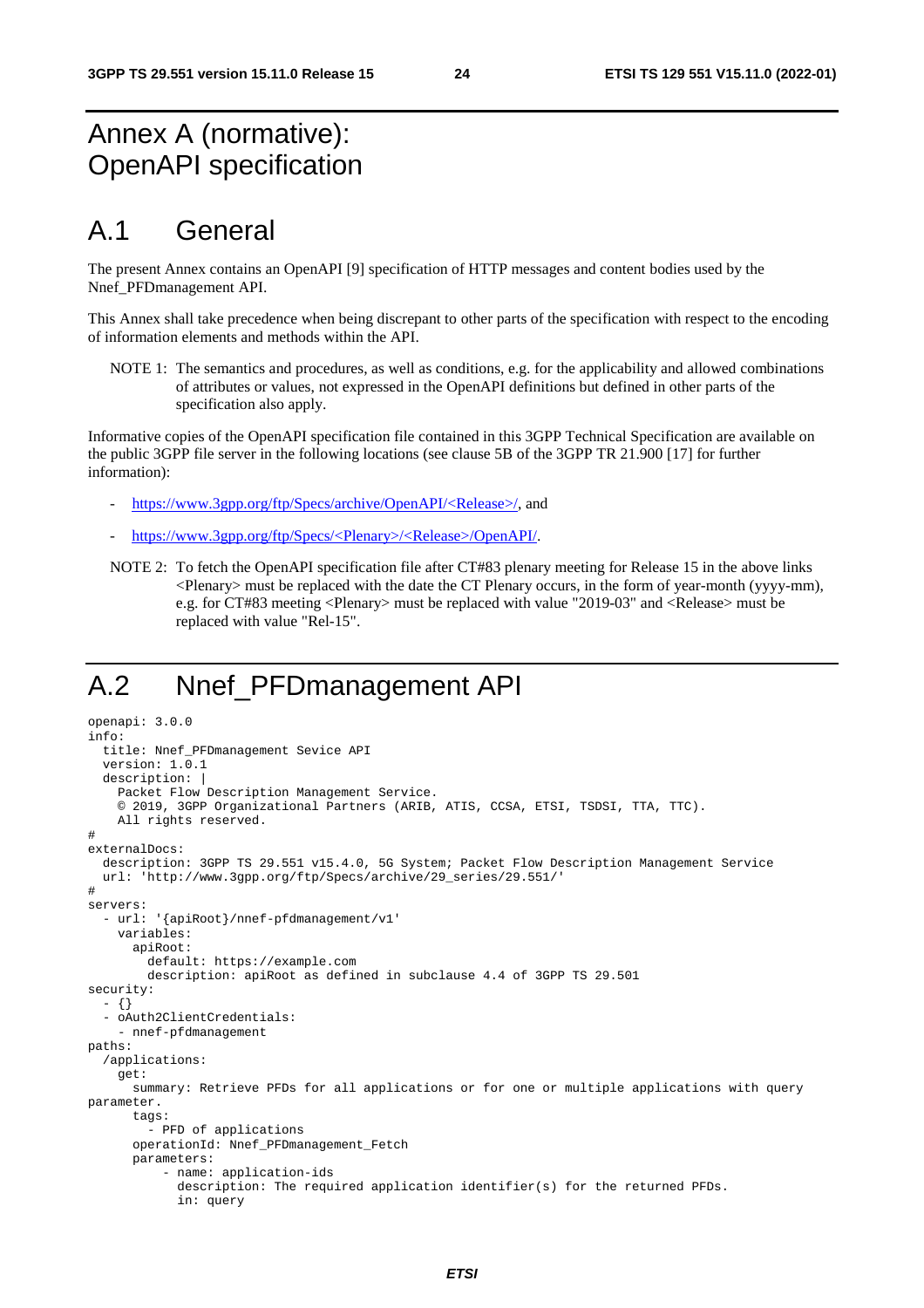required: true schema: type: array items: \$ref: 'TS29571\_CommonData.yaml#/components/schemas/ApplicationId' minItems: 1 - name: supported-features in: query description: To filter irrelevant responses related to unsupported features schema: \$ref: 'TS29571\_CommonData.yaml#/components/schemas/SupportedFeatures' responses: '200': description: The PFDs for one or more application identifier(s) in the request URI are returned. content: application/json: schema: type: array items: \$ref: '#/components/schemas/PfdDataForApp' minItems: 0 '400': \$ref: 'TS29571\_CommonData.yaml#/components/responses/400' '401': \$ref: 'TS29571\_CommonData.yaml#/components/responses/401' '403': \$ref: 'TS29571\_CommonData.yaml#/components/responses/403' '404': \$ref: 'TS29571\_CommonData.yaml#/components/responses/404' '406': \$ref: 'TS29571\_CommonData.yaml#/components/responses/406' '414': \$ref: 'TS29571\_CommonData.yaml#/components/responses/414' '429': \$ref: 'TS29571\_CommonData.yaml#/components/responses/429' '500': \$ref: 'TS29571\_CommonData.yaml#/components/responses/500' '503': \$ref: 'TS29571\_CommonData.yaml#/components/responses/503' /applications/{appId}: get: summary: Retrieve the PFD for an application. tags: - Individual application PFD operationId: Nnef\_PFDmanagement\_Fetch parameters: - name: appId description: The required application identifier(s) for the returned PFDs. in: path required: true schema: type: string - name: supported-features in: query description: To filter irrelevant responses related to unsupported features schema: \$ref: 'TS29571\_CommonData.yaml#/components/schemas/SupportedFeatures' responses: '200': description: A representation of PFDs for an application in the request URI is returned. content: application/json: schema: \$ref: '#/components/schemas/PfdDataForApp' '400': \$ref: 'TS29571\_CommonData.yaml#/components/responses/400' '401': \$ref: 'TS29571\_CommonData.yaml#/components/responses/401' '403': \$ref: 'TS29571\_CommonData.yaml#/components/responses/403' '404': \$ref: 'TS29571\_CommonData.yaml#/components/responses/404' '406': \$ref: 'TS29571\_CommonData.yaml#/components/responses/406' '429': \$ref: 'TS29571\_CommonData.yaml#/components/responses/429'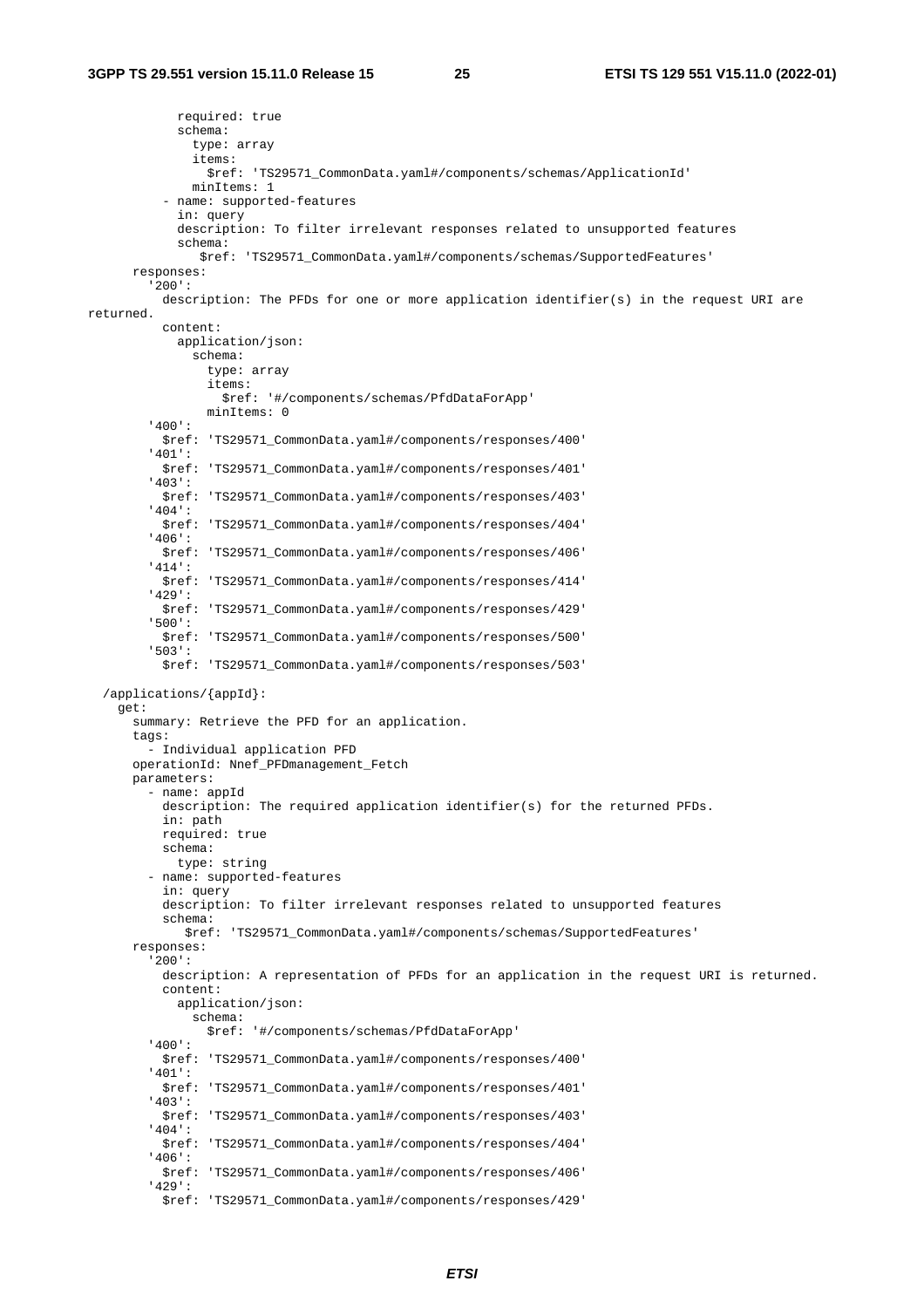'414': \$ref: 'TS29571\_CommonData.yaml#/components/responses/414' '500': \$ref: 'TS29571\_CommonData.yaml#/components/responses/500' '503': \$ref: 'TS29571\_CommonData.yaml#/components/responses/503' /subscriptions: post: summary: Subscribe the notification of PFD changes. tags: - PFD subscriptions operationId: Nnef\_PFDmanagement\_Subscribe requestBody: description: a PfdSubscription resource to be created. required: true content: application/json: schema: \$ref: '#/components/schemas/PfdSubscription' callbacks: PfdChangeNotification: '{request.body#/notifyUri}': post: summary: Notification of PFD change. tags: - PfdChangeNotification data operationId: Nnef\_PFDmanagement\_Notify requestBody: required: true content: application/json: schema: type: array items: \$ref: '#/components/schemas/PfdChangeNotification' minItems: 1 responses: '200': description: The PFD operation in the notification is performed and the PfdChangeReport indicates failure reason. content: application/json: schema: type: array items: \$ref: '#/components/schemas/PfdChangeReport' minItems: 1 '204': description: The PFD operation in the notification is performed successfully. '400': \$ref: 'TS29571\_CommonData.yaml#/components/responses/400' '401': \$ref: 'TS29571\_CommonData.yaml#/components/responses/401' '403': \$ref: 'TS29571\_CommonData.yaml#/components/responses/403' '404': \$ref: 'TS29571\_CommonData.yaml#/components/responses/404' '411': \$ref: 'TS29571\_CommonData.yaml#/components/responses/411' '413': \$ref: 'TS29571\_CommonData.yaml#/components/responses/413' '415': \$ref: 'TS29571\_CommonData.yaml#/components/responses/415' '429': \$ref: 'TS29571\_CommonData.yaml#/components/responses/429' '500': \$ref: 'TS29571\_CommonData.yaml#/components/responses/500' '503': \$ref: 'TS29571\_CommonData.yaml#/components/responses/503' responses: '201': description: The creation of a PfdSubscription resource is confirmed and a representation of that resource is returned. content:

application/json:

*ETSI*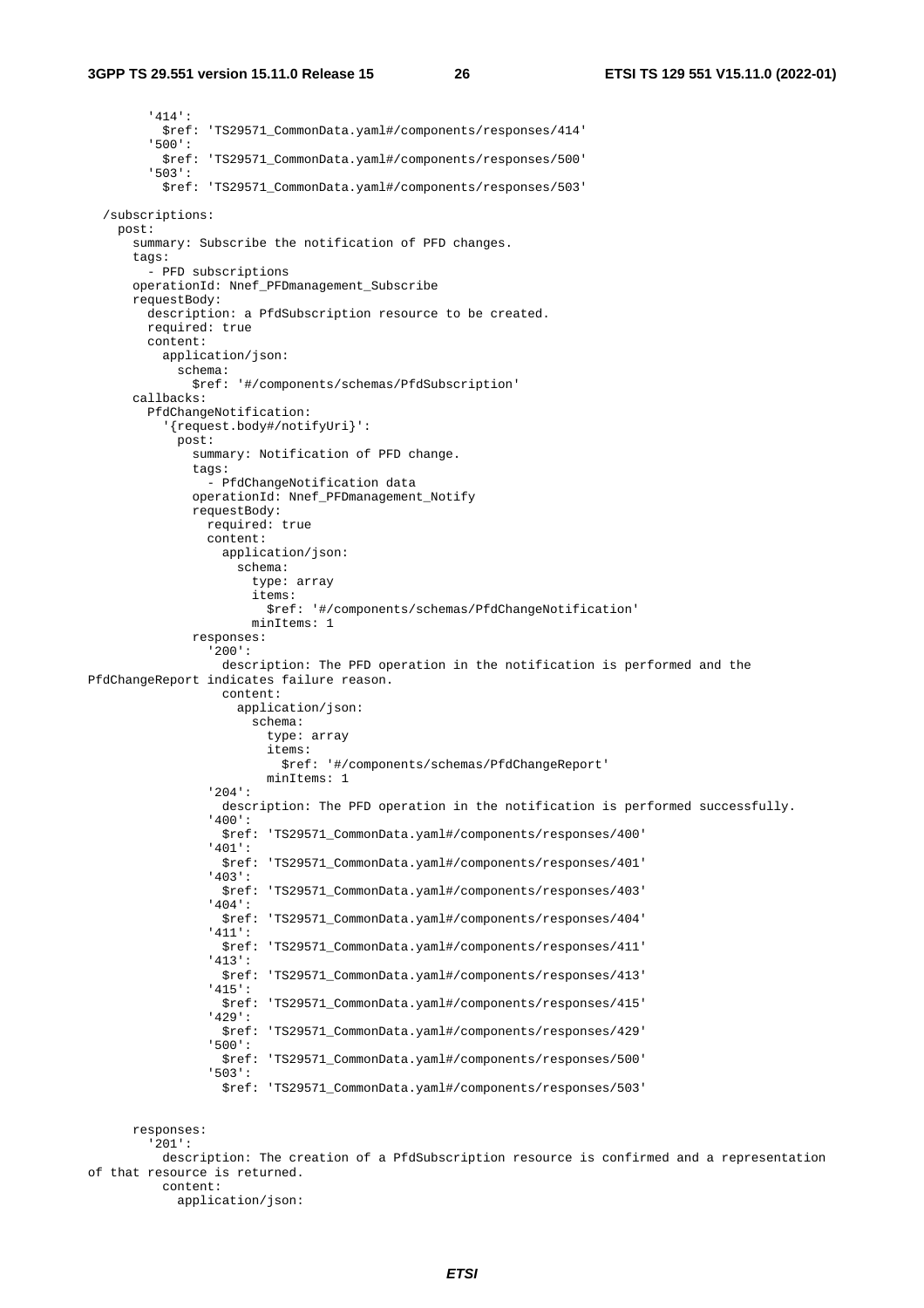schema: \$ref: '#/components/schemas/PfdSubscription' headers: Location: description: 'Contains the URI of the newly created resource, according to the structure: {apiRoot}/nnef-pfdmanagement/v1/subscriptions/{subscriptionId}' required: true schema: type: string '400': \$ref: 'TS29571\_CommonData.yaml#/components/responses/400' '401': \$ref: 'TS29571\_CommonData.yaml#/components/responses/401' '403': \$ref: 'TS29571\_CommonData.yaml#/components/responses/403' '404': \$ref: 'TS29571\_CommonData.yaml#/components/responses/404' '411': \$ref: 'TS29571\_CommonData.yaml#/components/responses/411' '413': \$ref: 'TS29571\_CommonData.yaml#/components/responses/413' '415': \$ref: 'TS29571\_CommonData.yaml#/components/responses/415' '429': \$ref: 'TS29571\_CommonData.yaml#/components/responses/429' '500': \$ref: 'TS29571\_CommonData.yaml#/components/responses/500' '503': \$ref: 'TS29571\_CommonData.yaml#/components/responses/503' /subscriptions/{subscriptionId}: delete: summary: Delete a subscription of PFD change notification. tags: - Individual PFD subscription operationId: Nnef\_PFDmanagement\_Unsubscribe parameters: - name: subscriptionId description: Identify the subscription. in: path required: true schema: type: string responses: '204': description: The PfdSubscription resource matching the subscriptionId was deleted successfully. '400': \$ref: 'TS29571\_CommonData.yaml#/components/responses/400' '401': \$ref: 'TS29571\_CommonData.yaml#/components/responses/401' '403': \$ref: 'TS29571\_CommonData.yaml#/components/responses/403' '404': \$ref: 'TS29571\_CommonData.yaml#/components/responses/404' '429': \$ref: 'TS29571\_CommonData.yaml#/components/responses/429' '500': \$ref: 'TS29571\_CommonData.yaml#/components/responses/500' '503': \$ref: 'TS29571\_CommonData.yaml#/components/responses/503' components: securitySchemes: oAuth2ClientCredentials: type: oauth2 flows: clientCredentials: tokenUrl: '{nrfApiRoot}/oauth2/token' scopes: nnef-pfdmanagement: Access to the Nnef\_PFDmanagement API schemas: # # STRUCTURED DATA TYPES # PfdContent: type: object properties: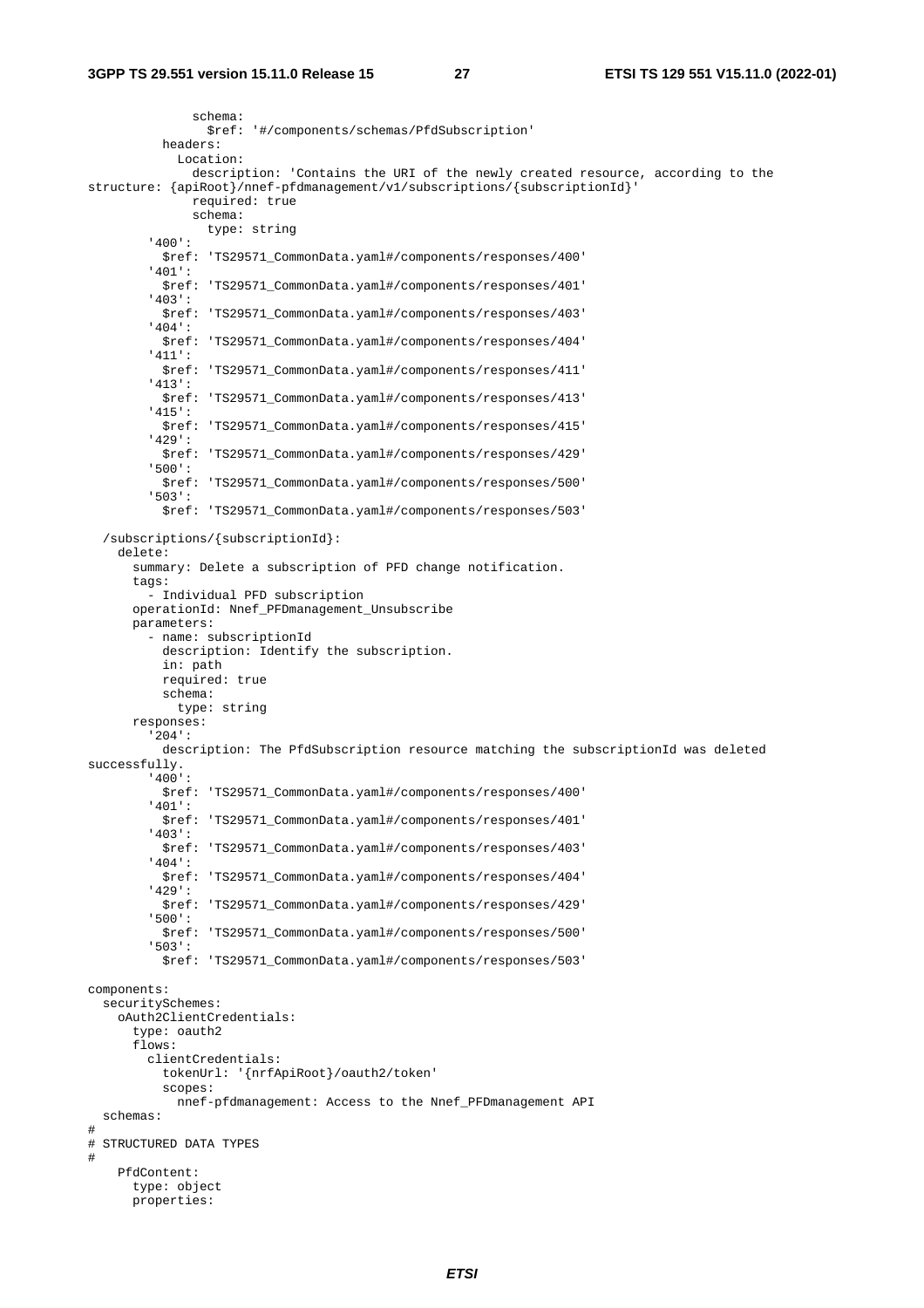pfdId: type: string description: Identifies a PDF of an application identifier. flowDescriptions: type: array items: type: string minTtems: 1 description: Represents a 3-tuple with protocol, server ip and server port for UL/DL application traffic. urls: type: array items: type: string minItems: 1 description: Indicates a URL or a regular expression which is used to match the significant parts of the URL. domainNames: type: array items: type: string minItems: 1 description: Indicates an FQDN or a regular expression as a domain name matching criteria. PfdDataForApp: type: object properties: applicationId: \$ref: 'TS29571\_CommonData.yaml#/components/schemas/ApplicationId' pfds: type: array items: \$ref: '#/components/schemas/PfdContent' minItems: 1 cachingTime: \$ref: 'TS29571\_CommonData.yaml#/components/schemas/DateTime' required: - applicationId - pfds PfdSubscription: type: object properties: applicationIds: type: array items: \$ref: 'TS29571\_CommonData.yaml#/components/schemas/ApplicationId' minItems: 1 notifyUri: \$ref: 'TS29571\_CommonData.yaml#/components/schemas/Uri' supportedFeatures: \$ref: 'TS29571\_CommonData.yaml#/components/schemas/SupportedFeatures' required: - notifyUri - supportedFeatures PfdChangeNotification: type: object properties: applicationId: \$ref: 'TS29571\_CommonData.yaml#/components/schemas/ApplicationId' removalFlag: type: boolean default: false partialFlag: type: boolean default: false pfds: type: array items: \$ref: '#/components/schemas/PfdContent' minItems: 1 required: - applicationId PfdChangeReport: type: object properties: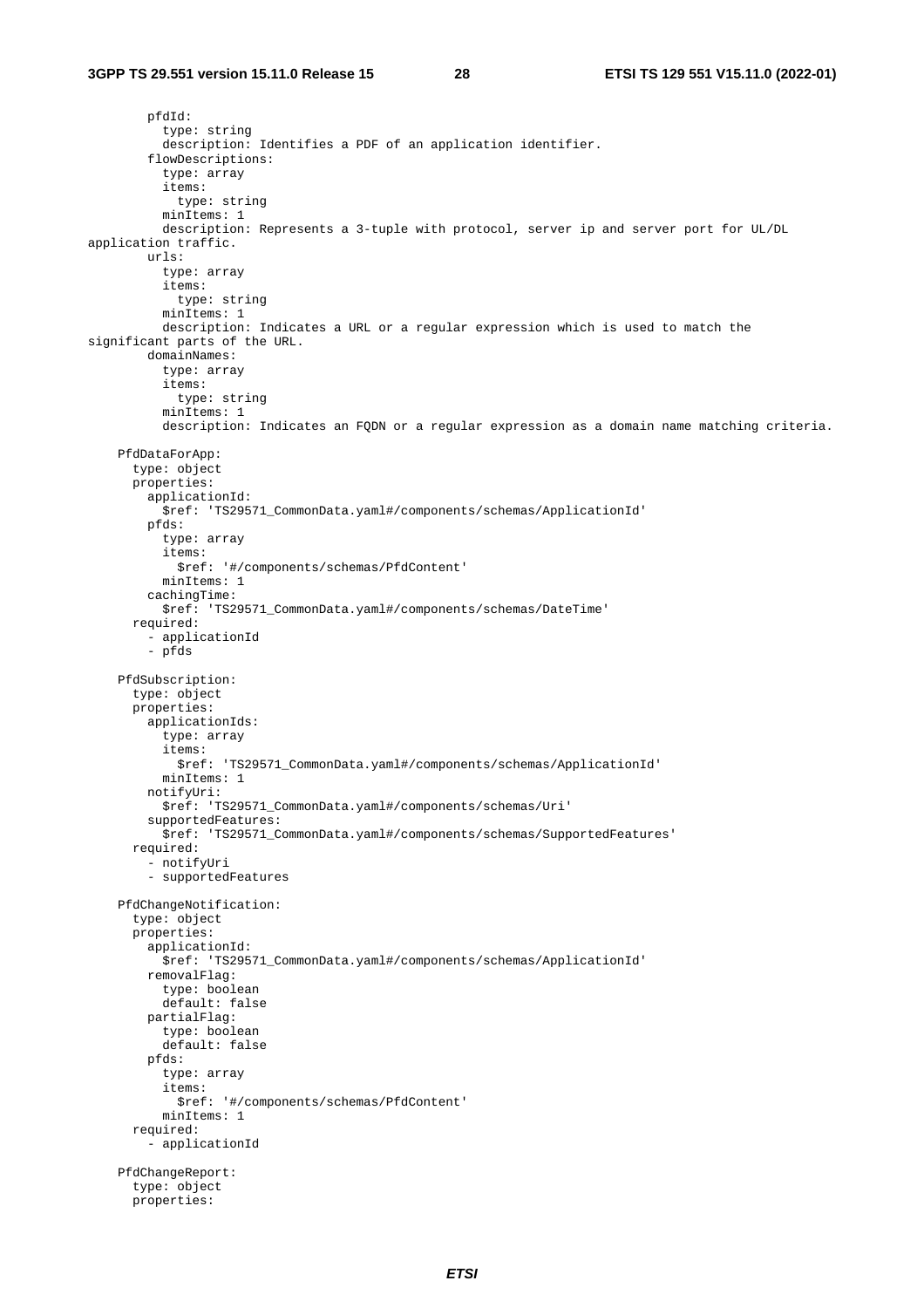```
 pfdError: 
          $ref: 'TS29571_CommonData.yaml#/components/schemas/ProblemDetails' 
        applicationId: 
          type: array 
          items: 
           $ref: 'TS29571_CommonData.yaml#/components/schemas/ApplicationId' 
          minItems: 1 
      required: 
 - pfdError 
 - applicationId
```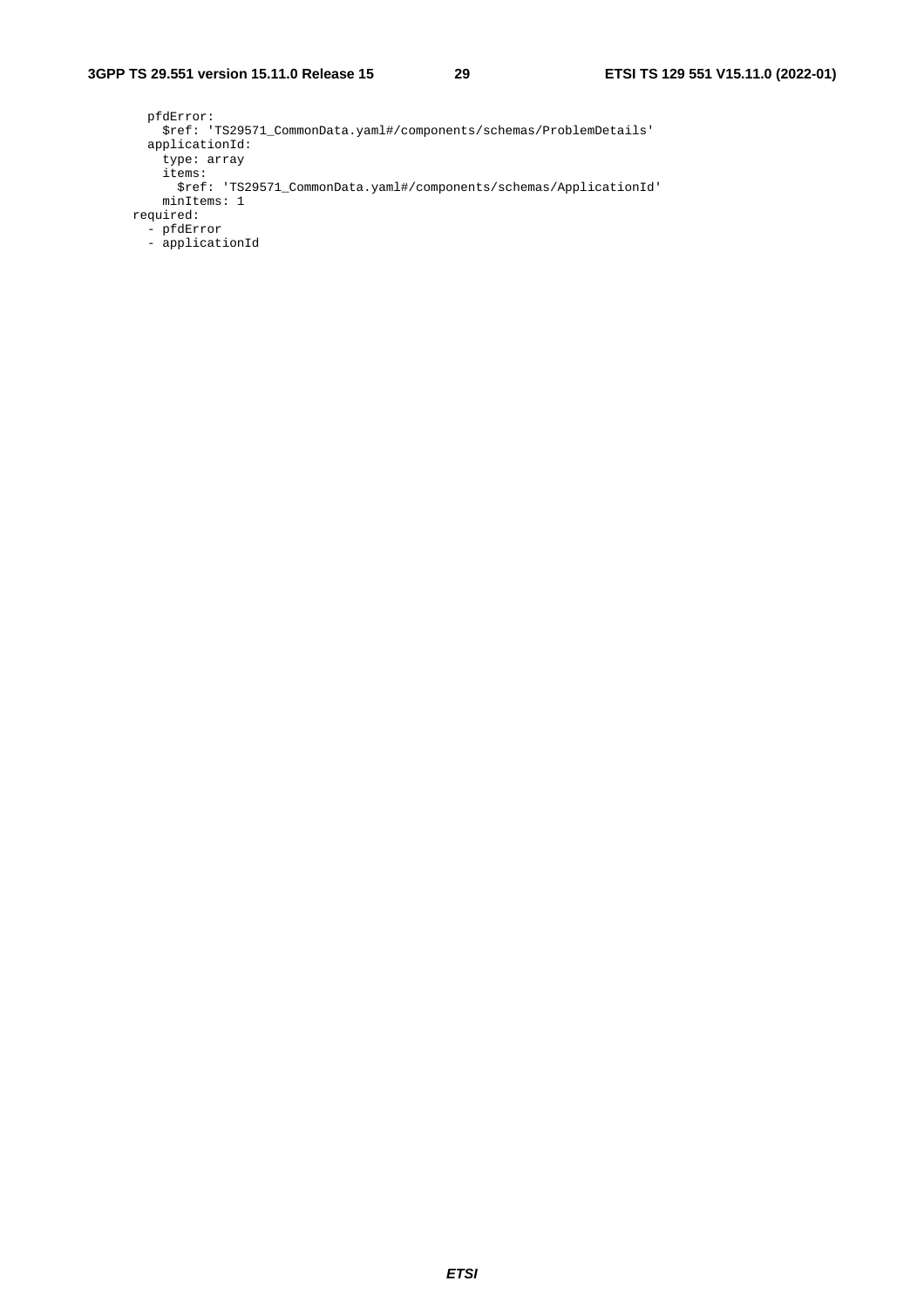# Annex B (informative): Change history

|             | <b>Change history</b> |             |           |                |     |                                                              |         |
|-------------|-----------------------|-------------|-----------|----------------|-----|--------------------------------------------------------------|---------|
| Date        | <b>Meeting</b>        | <b>TDoc</b> | <b>CR</b> | Rev            | Cat | Subject/Comment<br><b>New</b>                                |         |
|             |                       |             |           |                |     |                                                              | version |
| 2018-01     |                       |             |           |                |     | TS skeleton of PFD Management Service specification          | 0.0.0   |
| 2018-01     | CT3#94                |             |           |                |     | Includes the following contribution agreed by CT3 at CT3#94: | 0.1.0   |
|             |                       |             |           |                |     | C3-180045, C3-180270, C3-180271.                             |         |
| 2018-03     | CT3#95                |             |           |                |     | Includes the following contribution agreed by CT3 at CT3#95: | 0.2.0   |
|             |                       |             |           |                |     | C3-181100, C3-181262, C3-181102, C3-181103, C3-181314.       |         |
| 2018-04     | CT3#96                |             |           |                |     | Includes the following contribution agreed by CT3 at CT3#96: | 0.3.0   |
|             |                       |             |           |                |     | C3-182153, C3-182411, C3-182412, C3-182413, C3-182414, C3-   |         |
|             |                       |             |           |                |     | 182477, C3-182478.                                           |         |
| 2018-05     | CT3#97                |             |           |                |     | Includes the following contribution agreed by CT3 at CT3#97: | 0.4.0   |
| 2018-06     | CT#80                 | CP-181029   |           |                |     | C3-183115, C3-183557, C3-183558, C3-183560.                  | 1.0.0   |
| 2018-06     | CT#80                 | CP-181029   |           |                |     | TS sent to plenary for approval<br>TS approved by plenary    | 15.0.0  |
| 2018-09     | CT#81                 | CP-182015   | 0001      | $\overline{2}$ | F   | Protocol error statement                                     | 15.1.0  |
| 2018-09     | CT#81                 | CP-182015   | 0002      | $\mathbf{1}$   | F   | Description of Structured data types                         | 15.1.0  |
| 2018-12     | CT#82                 | CP-183205   | 0003      |                | F   | Default value for apiRoot                                    | 15.2.0  |
| $2018 - 12$ | CT#82                 | CP-183205   | 0004      | 3              | F   | Cardinality                                                  | 15.2.0  |
| 2018-12     | CT#82                 | CP-183205   | 0005      | $\mathbf{1}$   | F   | Correct Nnef_PFDmanagement API                               | 15.2.0  |
| 2018-12     | CT#82                 | CP-183205   | 0006      |                | F   | <b>Location Header</b>                                       | 15.2.0  |
| 2018-12     | CT#82                 | CP-183205   | 0007      | 1              | F   | Alignment of openAPI                                         | 15.2.0  |
| 2018-12     | CT#82                 | CP-183205   | 0008      |                | F   | API version update                                           | 15.2.0  |
| 2018-12     | CT#82                 | CP-183205   | 0009      |                | F   | Security                                                     | 15.2.0  |
| 2018-12     | CT#82                 | CP-183205   | 0010      |                | F   | Content type                                                 | 15.2.0  |
| 2019-03     | CT#83                 | CP-190116   | 0011      |                | F   | Fetch PFD for all applications                               | 15.3.0  |
| 2019-03     | CT#83                 | CP-190116   | 0014      | 1              | F   | Correction of resource URIs                                  | 15.3.0  |
| 2019-03     | CT#83                 |             |           |                |     | TS version correction in Open API by MCC                     | 15.3.0  |
| 2019-06     | CT#84                 | CP-191083   | 0015      | 1              | F   | Precedence of OpenAPI file                                   | 15.4.0  |
| 2019-06     | CT#84                 | CP-191083   | 0018      |                | F   | Correction to Notification of PFD change                     | 15.4.0  |
| 2019-06     | CT#84                 | CP-191083   | 0020      |                | F   | Copyright Note in YAML file                                  | 15.4.0  |
| 2019-06     | CT#84                 | CP-191083   | 0022      |                | F   | <b>API version Update</b>                                    | 15.4.0  |
| 2019-09     | CT#85                 | CP-192149   | 0024      | 2              | F   | Correct presence condition in PFD definition                 | 15.5.0  |
| 2020-09     | CT#89e                | CP-202056   | 0034      |                | F   | Correction to the PFD change notification                    | 15.6.0  |
| 2020-12     | CT#90e                | CP-203120   | 0044      |                | F   | Correction to PFD retrieval in PULL mode                     | 15.7.0  |
| 2020-12     | CT#90e                | CP-203120   | 0047      |                | F   | Correction to notification URI of PFD change notification    | 15.7.0  |
| 2021-03     | CT#91e                | CP-210200   | 0070      |                | F   | Datatype and figure corrections                              | 15.8.0  |
| 2021-06     | CT#92e                | CP-211208   | 0077      | 1              | F   | Correction of request URI in 4.2.2.2                         | 15.9.0  |
| 2021-09     | CT#93e                | CP-212190   | 0086      |                | F   | default caching time value                                   | 15.10.0 |
| 2021-09     | CT#93e                | CP-212190   | 0089      |                | F   | Presentation condition of pfdld attribute                    | 15.10.0 |
| 2021-12     | CT#94e                | CP-213215   | 0095      | 1              | F   | Correction to PFD management in push mode                    | 15.11.0 |
|             |                       |             |           |                |     |                                                              |         |